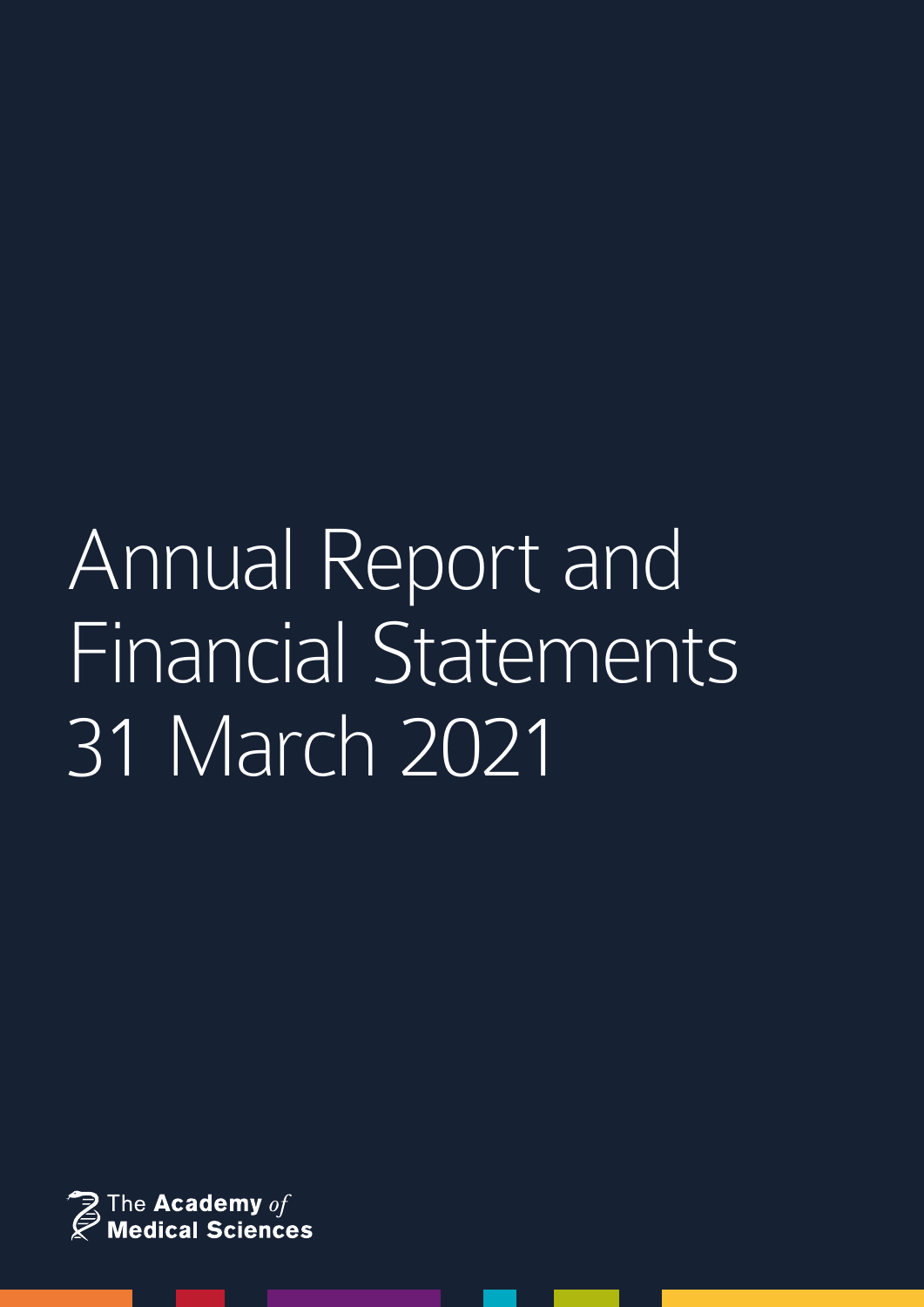# **Contents**

**Mission, vision and characteristics 4 Administrative details 5 Report of the Council (including Strategic** Aims and objectives Achievements in the year 2020/21 Looking ahead Governance Financial review **Statement of Trustees' responsibilities** Independent auditor's report to the trust **of the Academy of Medical Sciences Consolidated statement of financial activity Balance sheets 23 Consolidated statement of cash flows 24**

**Notes to the financial statements 25**

|                  | 4              |
|------------------|----------------|
|                  | 5              |
| : Report)        |                |
|                  | 6              |
|                  | $\overline{7}$ |
|                  | 11             |
|                  | 13             |
|                  | 16             |
|                  | 18             |
| rees and members | 19             |
| <b>ities</b>     | 22             |
|                  | 23             |
|                  | 24             |
|                  | nг             |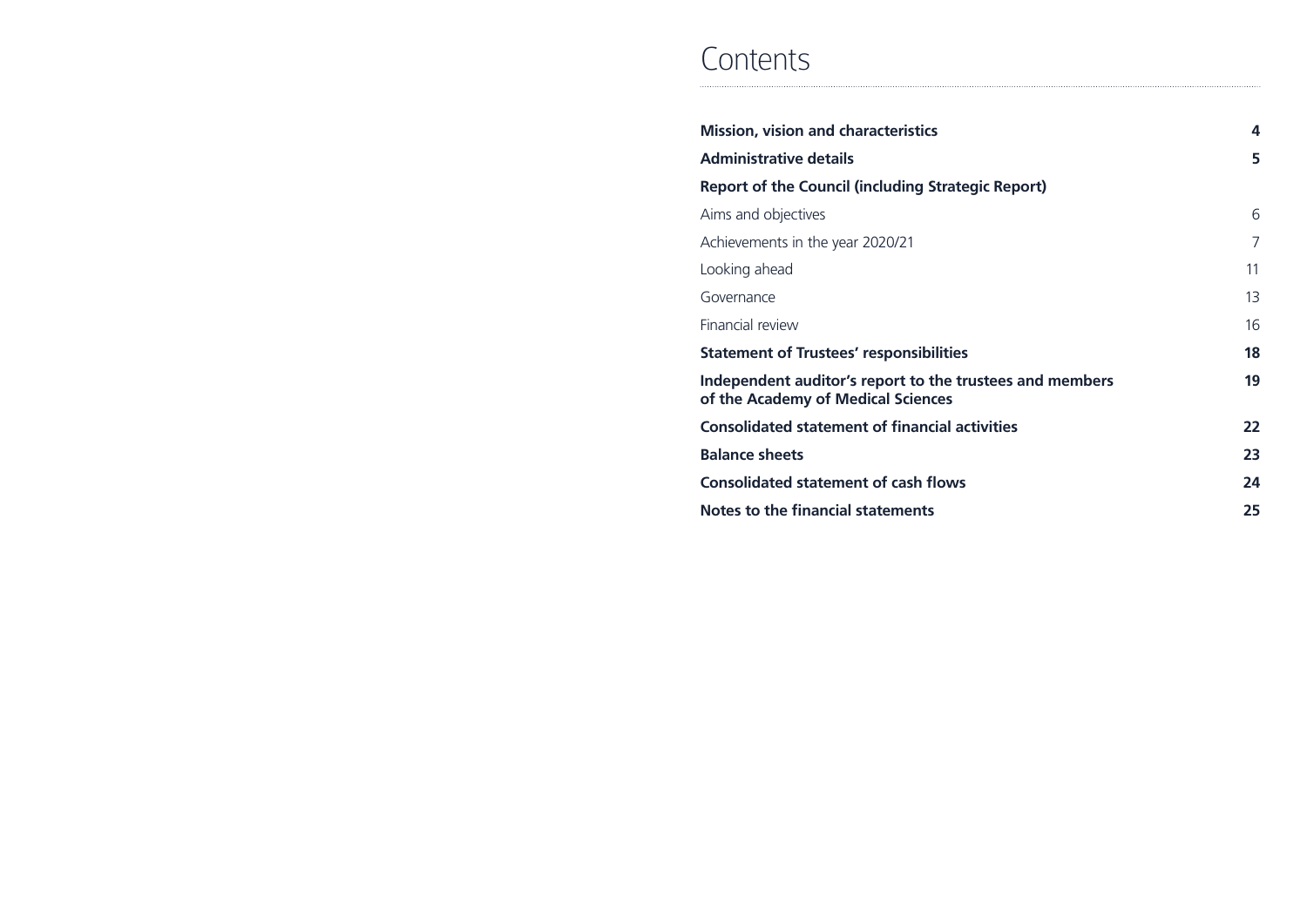Administrative details

#### **Name of charity** The Academy of Medical Sciences

**Registered charity no** 1185329

**Registered company no** RC000905

**Principal address**

(and Registered Office) 41 Portland Place London, W1B 1QH

**Principal bankers** Lloyds Bank PLC 8-10 Waterloo Place London, SW1Y 4BE

#### **Auditors**

PKF Littlejohn LLP 15 Westferry Circus Canary Wharf London, E14 4HD

#### **Investment fund manager**

Sarasin & Partners LLP Juxon House 100 St Paul's Churchyard London, EC4M 8BU

#### **Honorary Officers of the Academy of Medical Sciences**

#### **President**

Professor Dame Anne Johnson PMedSci (from 3 December 2020) Professor of Infectious Disease Epidemiology, University College London

Professor Sir Robert Lechler PMedSci (until 3 December 2020) Former Executive Director, King's Health Partners and Vice Principal (Health), King's College London

#### **Vice-President (clinical)**

Professor Paul Stewart FMedSci Dean of Medicine and Faculty Dean Medicine and Health, University of Leeds

#### **Vice-President (non-clinical)**

Professor Michael Malim FRS FMedSci Head, School of Immunology & Microbial Sciences, King's College London

#### **Vice-President (international)**

Professor Frances Brodsky FMedSci (Interim) (from 3 December) Professor of Cell Biology and Director, Division of Biosciences, University College London

Professor Dame Anne Johnson FMedSci (until 3 December) Professor of Infectious Disease Epidemiology, University College London

**Treasurer**

Professor Edward Bullmore FMedSci Professor of Psychiatry, University of Cambridge

#### **Registrar**

Professor Philippa Saunders FRSE FMedSci Professor of Reproductive Steroids, University of Edinburgh

#### **Ordinary Members of Council**

Professor Frances Brodsky FMedSci *until 3 December 2020* Professor Dame Jessica Corner FMedSci Professor Hilary Critchley FRSE FMedSci *retired 3 December 2020* Professor Dame Anna Dominiczak FRSE FMedSci Professor Michael Hanna FMedSci Professor David Lomas FMedSci Professor Margaret (Mandy) MacLean *appointed 3 December 2020* MBE FRSE FMedSci Professor Patrick Maxwell FMedSci Professor Neena Modi FMedSci *appointed 3 December 2020* Professor Eleanor Riley FRSE FMedSci *appointed 3 December 2020* Professor David Webb FMedSci Professor Julie Williams CBE FMedSci FLSW *retired 3 December 2020*

#### **Co-opted members**

Dr Rabinder Prinjha FMedSci *re-appointed 3 December 2020* Professor Dame Margaret Whitehead FMedSci *re-appointed 3 December 2020*

#### **Principal Employed Officers**

**Executive Director** Mr Simon Denegri, OBE

**Director of Biomedical Grants and Careers Policy** Dr Suzanne Candy

#### **Director of Communications**

Mr Nick Hillier

#### **Director of Medical Science Policy** Dr Rachel Quinn

**Director of Finance and Resources** Mr Aled Bath *from 6 September 2020*

**Director of Finance and Resources** Mrs Chris Straw *until 30 June 2020*

# Mission, vision and characteristics

The Academy of Medical Sciences is an independent organisation that represents the spectrum of medical science – from basic research through clinical application to healthcare delivery. Our mission is to advance biomedical and health research and its translation into benefits for society.

**We are working to secure a future in which:**

- **• UK and global health is improved by the best research.**
- **• The UK leads the world in biomedical and health research, and is renowned for the quality of its research outputs, talent and collaborations.**
- **• Independent, high quality medical science advice informs the decisions that affect society.**
- **• More people have a say in the future of health and research.**

**We are guided by the following values and characteristics:** 

- **• A Fellowship of the UK's best biomedical and health researchers.**
- **• An independent source of evidence-based and expert advice.**
- **• Connected to, and respected by, decision makers.**
- **• Focused on realising cross-disciplinary opportunities across academia, industry and healthcare.**
- **• Committed to improving and celebrating diversity in all its forms in the biomedical and health research community.**
- **• Global in outlook, reach and influence.**
- **• Catalytic, inclusive and accessible in our approach.**
- **• Responsive to change and innovative in our solutions.**
- **• Adept at maximising our impact through partnership working.**

Our elected Fellows are central to our success. It is their unique diversity of talent, collective experience and professionalism that enables the Academy to address complex issues of science and healthcare with expertise and authority. In this way, the Fellowship is a national, public resource of independent and expert advice on medical science and healthcare.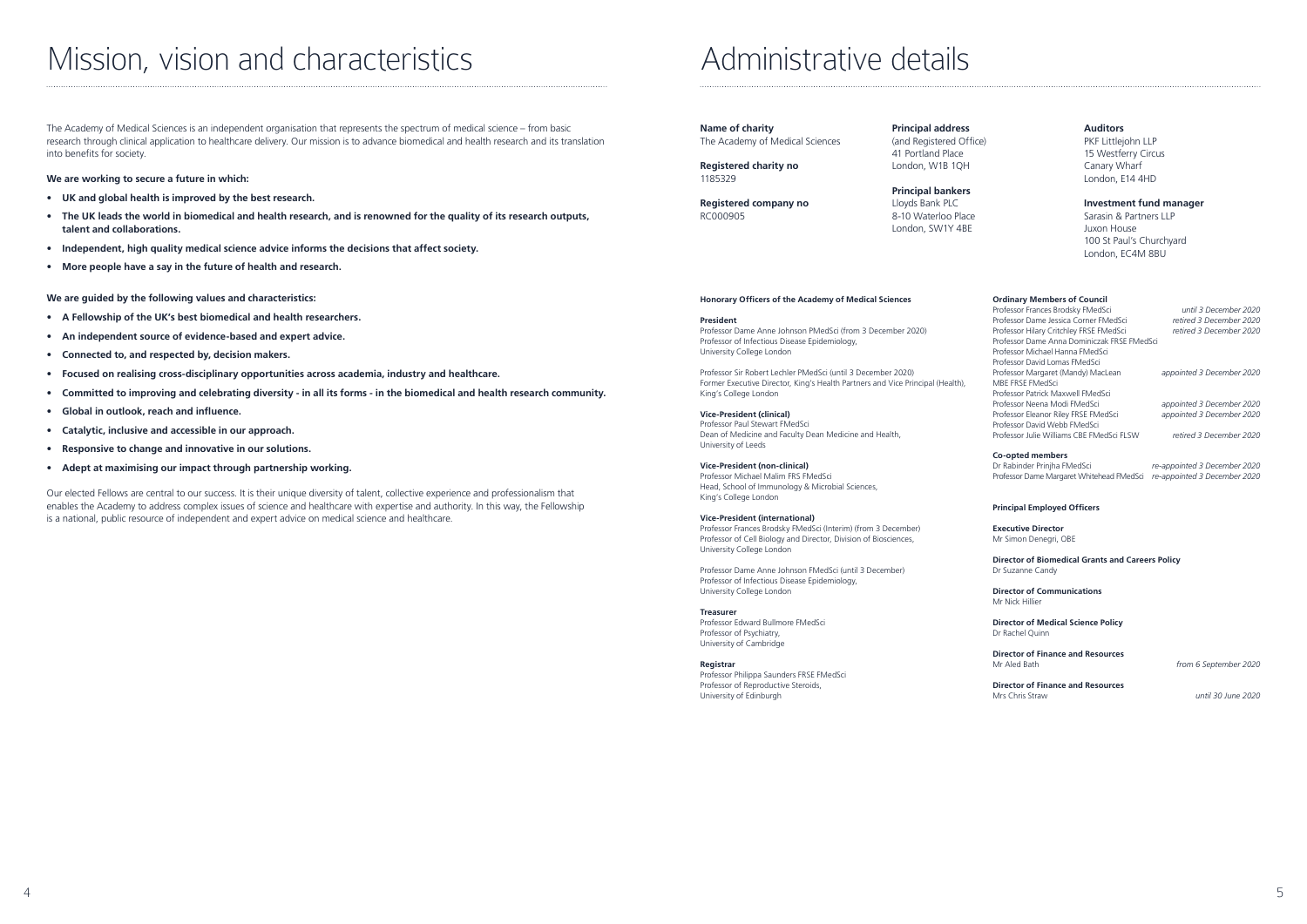*Our mission is to advance biomedical and health research and its translation into benefits for society.*

**Our four key objectives are:**

- **1. Promoting excellence**
- **2. Developing talented researchers**
- **3. Influencing research and policy**
- **4. Engaging patients, the public and professionals**

Income and expenditure under the four key objectives for the financial year to 31 March 2020 are shown in the Consolidated Statement of Financial Activities at page 22.

# Aims and objectives Achievements in the year 2020/21

## Promoting excellence

- In April 2020 we elected 50 new Fellows to the Academy Fellowship from a pool of 415 candidates. 19 were women, representing 38% of new Fellows and 12% were from minority ethnic minority backgrounds.
- In December 2020 the Jean Shanks Lecture was delivered by Professor Irene Higginson OBE FMedSci on *`Palliative care for the 21st century'*.
- Also in December 2020, we elected Sir Bruce Keogh, Professor Dame Ottoline Leyser and Professor Lucio Luzzatto as Honorary Fellows at our first virtual AGM.
- In February 2021 we published our annual report of diversity data collected across programmes, detailing gender, ethnicity, nationality, sexual orientation and disability data (our sixth report, and the fourth published externally). Previously data has been collated, analysed and reported on by Academy staff. This year, for the first time, the data has been analysed and the report written by external consultants. Their independent report was discussed and signed off by our Council in December 2020.

# Developing talented researchers

- The first cohort of our flagship Future Leaders in Innovation, Enterprise and Research (FLIER) leadership programme, completed the programme with a virtual celebration event on 24 March 2021. This was an opportunity for the FLIER participants to share their leadership journey and crosssector projects with Academy Fellows, key leaders and supporters of the programme including Sir Dennis and Lady Mireille Gillings. The programme for cohort one was extended by three months, due to disruptions caused by the pandemic to the participants ability to engage and complete their projects. Our second cohort is now in their second year of the programme, which they are due to finish in December 2021. The pilot programme is funded from the BEIS Talent Fund and the Dennis and Mireille Gillings Foundation.
- We have continued to deliver our portfolio of grant schemes, which aim to support and develop talented and aspiring researchers. The schemes include our: Springboard Awards, Starter Grants for Clinical Lecturers, Clinician Scientist Fellowships, Newton Fellowships, GCRF Networking Grants, AMS Professorships, the Daniel Turnberg Travel Fellowship scheme and the Hamied Foundation UK-India AMR Visiting Professorship scheme. An overall total of £10,336,499 was awarded to 165 new grantees in the last financial year. Due to the COVID-19 pandemic, the Daniel Turnberg Travel Fellowship Selection Panel was moved to April 2021 from March 2020 and therefore, no awards were made within the last financial year.
- We have continued to innovate with our targeted programme of grant funding. The Academy of Medical Sciences Professorship scheme has continued to gain momentum, and we have delivered two further rounds of competition in 2020/21. This scheme, underpinned by the BEIS Talent Fund, is designed to attract and retain emerging talent from across the globe to the UK, with the specific aim to build capacity at the early-leadership career stage.
- The Academy's wider support activities for our grant holders has been a strong feature over the last year. Our Springboard awardees were brought together for an enhanced induction session. Whilst for the first time we implemented an induction meeting for our Starter Grant awardees. These meetings were successfully held in a virtual format and were an opportunity for awardees to showcase their research and benefit from career development support and cross sector networking.
- Our portfolio of programme activities to support early career researchers, funded through a range of sources, continues to grow in terms of reach and impact. Over 160 early career researchers were paired through our Mentoring programme this year, bringing the total mentoring pairs to over 1000 since the programme began. Two career development events were held online to provide support and skills training to trainees across the country.

### COVID-19 Related

- The pandemic created a media environment where the voices of diverse experts giving clear and relatable messages is ever more vital. This led to exponential increases in our work to train, coach and link Fellows and grant awardees with journalists for expert comment on COVID-19. In 2020, we logged 266 media enquiries (an increase of 151% on 2019) and 3,294 pieces of media coverage (a 541% increase). We also saw increased interest from high priority publications – estimated to be at least 41% of the total enquiries (in 2019, they made up around 24% of all enquiries).
- We have worked to address misinformation through amplifying the views of expert scientists through digital communications and our digital engagement saw a similar increase to traditional media. Our main website received more than 270,000 unique visitors in 2020/21 - an increase of 15% on the previous year, and our Twitter followers jumped to 29,000 - an increase of 20%.

The following identifies key achievements in the year. These were dominated by our leading role in the national and global response to the COVID-19 pandemic. We have therefore identified these separately under each strategic objective for ease of reference.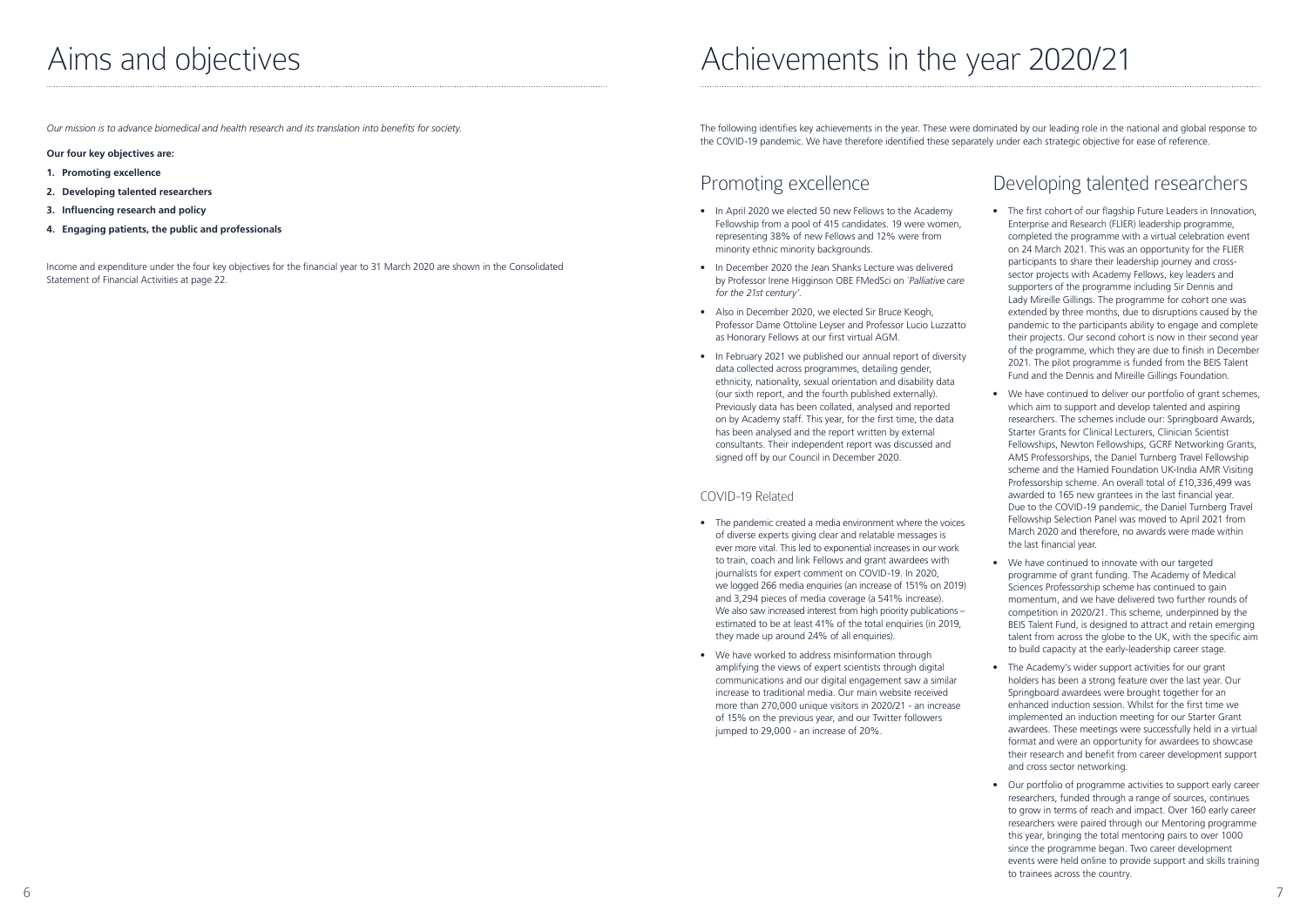#### COVID-19 Related

- We have continued to develop our COVID-19 Careers Support Space web resource to support the wider research community during the pandemic. We brought together an Advisory Group, chaired by Professor Paul Stewart FMedSci, to help guide its development and advise on themes for resources including personal video stories, blogs and signposting to other organisations. We also delivered five virtual events open to all researchers to encourage discussion on topics related to the resources and provide networking opportunities.
- In response to the Covid-19 pandemic, we have developed new content on our website to support applicants to our schemes and our awardees, including a Covid-19 Q&A document.
- All our selection panel meetings and scheme associated events were reconfigured to be held virtually, including: two Springboard Champion Events to engage with and support the Springboard Champions and Research Office contacts.
- We have sought to mitigate the impact of the pandemic upon our applicants and award-holders by requesting Covid-19 impact statements as part of the assessment process, by taking a flexible approach to granting no-cost extensions, and where possible, have sought to provide additional funding.
- Our scientific conferences for aspiring medical researchers are highly valued. In response to the pandemic, the annual Winter Science meeting was replaced by the virtual launch of PILLAR (Promoting, Innovation, Learning, Leadership And Resilience in the research community), our new programme designed to support the Academy's community virtually. The Academy's grant awardees and programme participants were invited to a week of online events, hosted using the PILLAR Community Portal, a virtual platform designed to enable networking and provide additional resources. The launch week, chaired by Professor Frances Platt FMedSci, included a host of training webinars, workshops, panel discussions and networking opportunities. The launch concluded with a keynote talk from Professor John Iredale FMedSci.

### COVID-19 Related

- We worked at pace to support the UK and global response to the COVID-19 pandemic. This included: developing rapid response reports on mental health science research priorities (which we have followed up with funders), immunology knowledge gaps (which was presented to SAGE and also stimulated a successful research consortia), and preparing for a challenging winter in the UK (which has been used widely by decision makers across the UK); developing a COVID-19 pre-clinical drug discovery database; convening experts to explore the role of academia and the NHS in supporting the COVID-19 diagnostic testing response; and hosting roundtables with LMICs to share knowledge and expertise.
- We have included a COVID-19 dimension to other policy projects, including the 2020 Academy of Medical Sciences and The Lancet International Health Lecture delivered by Professor Gabriel Leung, Professor Robin Shattock FMedSci and Professor Ilona Kickbusch under the title *Learning from crisis: building resilient systems to combat future pandemics*.

# Influencing research and policy

- We have followed up on previous policy reports on datadriven technologies, multimorbidity, enhancing the NHSacademia interface and improving the health of the public by 2040. The two latter reports have enabled us to contribute extensively to ongoing discussions about NHS reforms and future arrangements for public health. Following up a previous statement on climate change, we have initiated a working group with the Royal Society on the health cobenefits of possible routes to decarbonisation to inform the forthcoming climate summit.
- We have played an important role in representing the medical research sector in a challenging year. This has included articulating the impacts of the COVID pandemic on research and researchers; demonstrating the benefits of medical research to inform the 2020 Spending Review; highlighting the value of ODA-funded global health research; and advocating for UK participation in Horizon Europe.
- We have contributed our expertise to the development of numerous Government strategies, including the R&D Roadmap and have demonstrated the value of medical research in Parliament and to politicians through the All Party Parliamentary Group on Medical Research and at the 2020 Party Conferences.
- Our FORUM programme has continued online to ensure that academia, industry and the NHS have an independent platform for networking and discussion on topics such as patient and public involvement and engagement during the COVID-19 pandemic, multimorbidity, precision prevention, regulatory science and diagnostics. We also hosted our prestigious FORUM Annual Lecture on the role of science and technology in supporting the sustainability of health and social care systems in a virtual format, which convened over 160 participants from across the life sciences sectors. Despite the difficult economic situation, the vast majority of FORUM members have renewed their membership and two new members have joined. This is testament to the value that partners across the sector place in our FORUM programme of work.
- We have developed new partnerships such as a joint project with the Canadian Academy of Health Sciences on a systems approach to public health, and with the Internal Displacement Research Programme (Refugee Law Initiative of the School of Advanced Study, University of London) on the health needs of internally displaced people. In the case of the latter, we hosted two roundtables on health needs of Internally Displaced Persons within the international agenda which produced a summary report. In addition, we used the outcomes from the roundtables to produce a joint policy brief that was submitted to a High-Level Panel, which was set up to address the global crisis of internal displacement.
- We continued to provide substantial expertise and financial support to the Federation of European Academies of Medicine (FEAM), enabling it to strengthen its influence in Europe and to secure its future. FEAM member Academies actively supported the UK's efforts to associate to Horizon Europe.
- We undertook six global health policy workshops funded by GCRF. Topics included: COVID-19; Universal Health Care in LMICs (three workshops covering: Middle East and North Africa; Nigeria; Latin America); *Addressing the threat of antimalarial drug resistance to malaria elimination in Southeast Asia* (Thailand) *and Research to address the challenge of malnutrition and anaemia in the Andean region* (Peru).
- The fifth round of the SUSTAIN programme, to support women in their first independent research position, was launched with a series of virtual events held in early March 2021. We continued delivery of the fourth round of SUSTAIN, reconfiguring workshops to virtual and supporting these participants with mentoring, networking event and newsletters. The cohort finished in July 2021 with media training workshops.
- We have continued to engage with a number of stakeholders regarding the work started in 2017/18 in collaboration with The Health Foundation to develop an innovative transdisciplinary fellowship scheme in health of the public research. We have secured interest from several collaborators and are exploring potential funding sources to underpin the scheme. This work was delayed due to the COVID-19 pandemic, however, at the end of the year conversations were reignited, including with the other National Academies. BEIS has awarded funding a 'year zero' to further engage with stakeholders and develop the scheme, to prepare for implementation.
- Working to secure continued funding of our activities to ensure sustainability has been a major focus for 2020-21. In addition to renewing various funds for activities, we successfully secured five years of funding from Wellcome for £15.7m, these funds will support researchers transitioning to independence and to promote health innovation.
- Following approval from the Academy's Council in December 2019, the funding from Wellcome, from January 2021, will support the pilot for a cross-sector mobility scheme to support networking and innovation across career stages. We have begun planning the scheme with an aim to launch at the end of 2021.
- We set up a Project Group, made up of active and past Academy programme and grant awardees to help guide the development of a new alumni scheme (named AMS HIVE). The scheme is due to launch later in 2021.
- In July 2020, we held a sharing conference for INSPIRE leads who are part of Round five of this scheme, to discuss impact of COVID-19 on their INSPIRE activities and share best practice for delivery in a virtual environment.
- The Programmes Advisory Group, chaired by Professor Christopher Pugh FMedSci, which was set up to oversee and advise on the development and delivery of a cohesive package of support provided across the Academy's grants and programmes, did not meet during 2020-21 due to the pandemic.

• Robust monitoring and evaluation ensure that our schemes and activities remain fit for purpose and achieve impact. We have begun the independent evaluation process of the Clinician Scientist Fellowship scheme. As the final cohort of awardees near the completion of their fellowships, this evaluation will assess the impact of the scheme and develop an evidence base to inform future design and investment in this area. We have also commissioned an independent evaluation of SUSTAIN, due to report in June 2021, to review the programme delivery and identify the impacts of the programme on participants, especially those from earlier cohorts.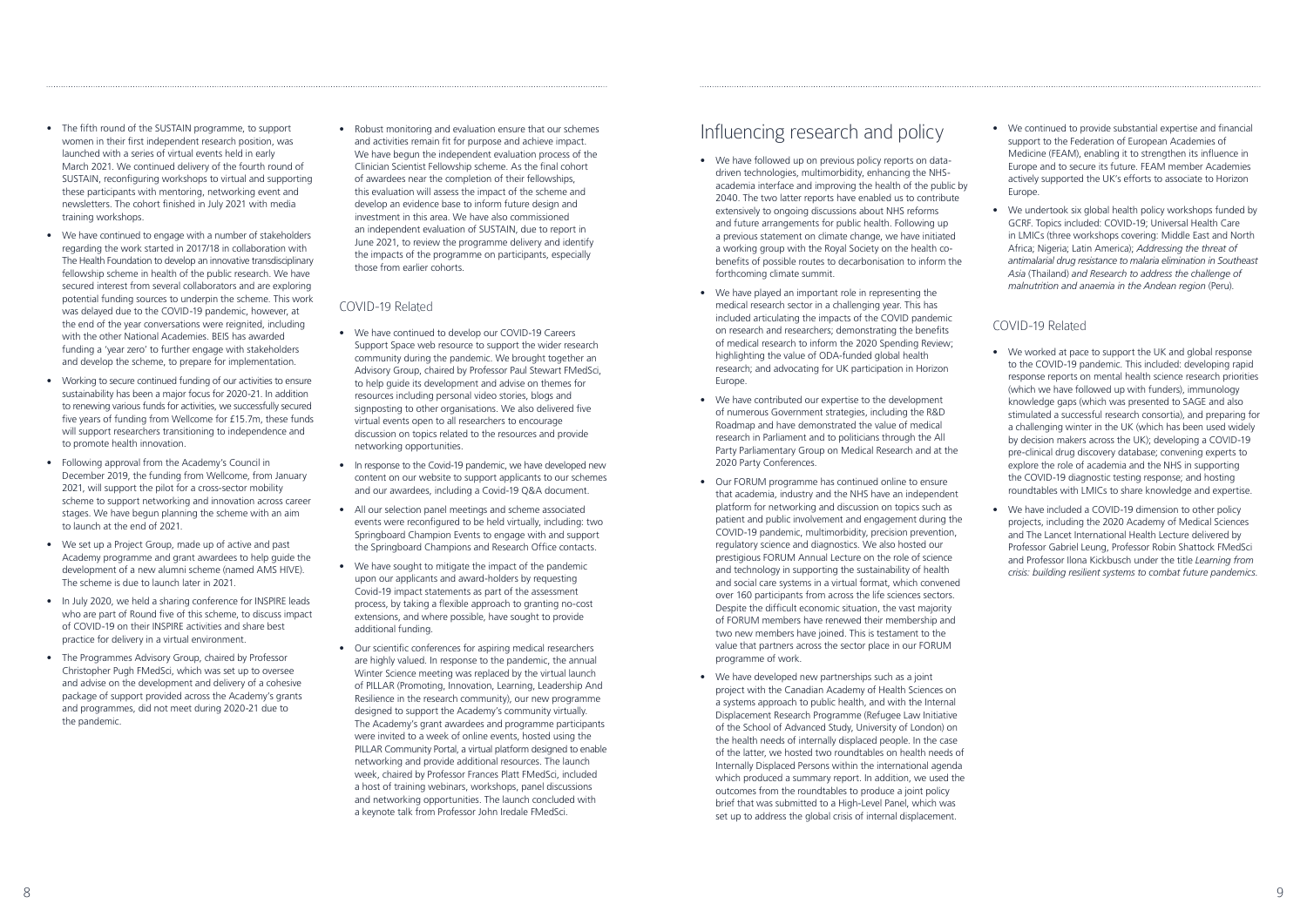We continue to work to the Academy's 2016-2021 Strategic Plan mission of 'advancing biomedical and health research and its translation into benefits for society', whilst work is underway to develop and launch a new strategy covering the period 2022–2032. Our four strategic objectives are:

- Promoting excellence
- Developing talented researchers
- Influencing research and policy
- Engaging patients, the public and professionals

In December 2020, the Academy elected a new President, Professor Dame Anne Johnson, who reflected in an inaugural blog on the Academy's achievements to date and her Presidential priorities in the context of the organisation's future direction. As part of developing our new 10-Year Strategy we will working with our Fellows, Early Career Researchers, partner organisations and other stakeholders to review progress and identify our strategic priorities.

## **Diversity**

• In December 2020 we launched *Life Support* an online resource to get people talking about dying, and what it means to die well by connecting with end-of-life care research. It was developed to replace the many face-to-face events that were planned to run across the country this year as part of our The Departure Lounge project with The Liminal Space. In a year when COVID-19 deaths were ever present proved to be a vital resource for the public.

#### COVID-19 Related

- The COVID-19 pandemic meant that our work to ensure that decision-making is guided by the priorities and concerns of the public, patients and carers was more important than ever and we delivered a greater number of engagement projects than in any previous year.
- Throughout the year we worked with Wowbagger Productions and Vocal to empower young adults from across the world to make sense of the pandemic through co-creating an online comic called *Planet DIVOC-91*, working with famous comic artists and storytellers. Each issue's themes and stories were developed by an editorial panel of 16-24 year olds from the UK, India and South Africa following interviews with leading scientists drawn from the Academy Fellowship and our grant awardees.
- Our policy work on *Coronavirus, mental health and*  **neuroscience** was underpinned by surveys of more than 3,000 members of the public and people with lived experience of mental health challenges. We also supported three mental health service users to join the expert group and co-author the paper published in the Lancet Psychology.
- Over the early summer we delivered a range of activities to ensure recommendations from our *Preparing for a challenging winter 2020-21* project was informed by and developed the public, patient, and carers. This included setting up a Patient and Carer Reference Group and holding online interviews and workshops with members of the public to discuss the issues, including people from Black, Asian and minority ethnic groups, and patients or carers who had received letters asking them to shield. A *People's perspective* was published alongside the full report and the project was used as a case study to demonstrate to the engagement community how public and patient voices can be included at speed in decision making.

# Looking ahead

- A critical over-arching theme for our work this year is how we can make greater progress in enhancing diversity. In all that we do we will endeavour to promote greater diversity across our Fellowship, community of Early Career Researchers, those who inform our policy work, those we provide a platform to, and among our staff and in our operations.
- There is much we can and will do to promote a more inclusive research culture for all, but we also recognise that our priority must be to continually examine our projects and processes to ensure equality and equity.

# Strategic priorities 2021/2022

Our priorities are based on our existing mission and objectives, but COVID-19 will continue to influence our delivery plans for the foreseeable future. As the government policy response to COVID-19 and Brexit continues to develop, we anticipate working closely with key funding partners to build on current funding agreements to enhance the scope of our work. The 2021/2022 business plan will be focussed on:

- 1. Increasing our impact by improving how we work with and engage communities and stakeholders.
- 2. Demonstrating leadership and promoting innovation across medical science.
- 3. Building a modern, agile and diverse Academy.
- 4. Ensuring our future sustainability.
- 5. Strengthening our governance, social and environmental standards.

#### **1. Increasing our impact by improving how we work and engage with communities and stakeholders**

- a. Embedding equality, diversity and inclusion; patient and public engagement; and ECR involvement across AMS governance, policy, programmes, communications, and events.
- b. Increase the breadth of our policy stakeholders, with a focus on engaging decision makers and influencers in the devolved administrations and the regions, and a wider range of private sector organisations in the FORUM.
- c. Develop our regional presence, networks and activities to ensure our work is informed by UK-wide perspectives, including piloting Regional Cabinets in 2 or more areas.
- d. Creating partnerships and involving partner organisations from across health and social care in our work.
- e. Deliver tailored support to researchers through our existing portfolio of grants and programmes, including Professorships, Clinician Scientist Fellowships, Springboard and Starter Grant, Networking and Newton awards as well as our FLIER, SUSTAIN, mentorship and career development programmes to enable researchers to recover from the pandemic and its impact on their lives and careers.
- f. Provide a 'hub' for our ECRs through developing the PILLAR portal and provision for our alumni to integrate into the Academy and develop their research and careers through a new AMS HIVE network.
- g. Expand our communications reach to broader public audiences through connecting with new media outlets and developing digital communications that connect beyond existing or well-served audiences.

#### **2. Demonstrating leadership and promoting innovation in medical science**

- a. Harness the expertise of the Fellows and the wider research community to support the response to the pandemic including: identifying priority actions for Winter 21/22 and beyond; promoting Mental Health research needs; leading engagement with LMICs and maximising the value of our preclinical drug discovery and development database.
- b. Through a major new policy project, set out the key drivers in ensuring a long-term sustainable medical and health research base.
- c. Determine how the Academy can best support the evidence base around health inequalities and establish Academy credentials for policy leadership on health aspects of climate change.

Each of these priorities is expanded below to capture 'headline' work and milestones that will be achieved. Individual team plans have been developed and staff objectives agreed that align with these priorities.

# Engaging patients, the public and professionals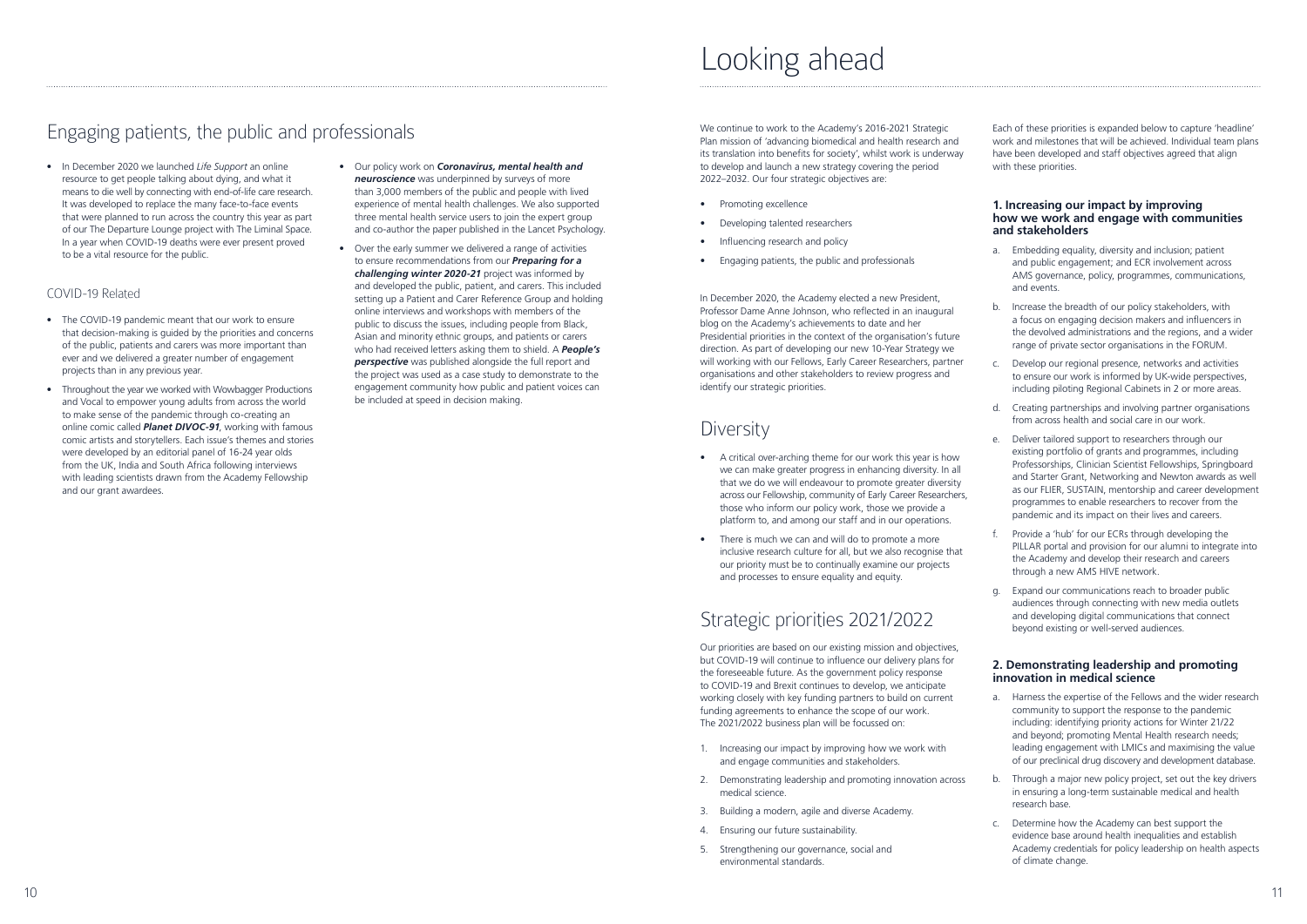- Strategy, the People and Culture Strategy, the Spending Review and new funding schemes, to ensure the best outcomes for biomedical and health research and for society. Ensure that the impacts of the pandemic on Early and Mid-Career researchers and options for mitigation are at the forefront of our work.
- e. Reflecting changes to the global policy and research landscape such as Brexit, strengthen and develop relationships with academies and umbrella groups such as the Federation of European Academies of Medicine.
- f. Review and maximise the impact of the Academy's policy work and programmes to link Academia, Industry and the NHS (the FORUM). Through the FORUM, identify innovation in areas such as such as women's health, translation of chronic pain research and clinical trials in rare diseases.
- g. Provide a high profile and trusted voice in the media on biomedical and health science and the evidence that it provides.
- h. Piloting the Cross Sector Mobility Task Force recommendations as agreed by Council.
- i. Commencing engagement with other innovations such as transdisciplinary fellowships in the Health of the Public Fellowship and Clinical Innovators schemes. Explore the potential for a funding consortium to underpin these schemes.

#### **3. Building a modern, agile and diverse Academy**

- a. Promoting staff wellbeing, resilience and flexibility.
- b. Building a stronger more collaborative culture and encouraging greater cross-team working.
- c. Refreshing plans for staff training and development.
- d. Roll-out agile and hybrid working practices underpinned by improved policies, data infrastructure (CRM) and other IT resources.
- e. Introducing revised a pay and reward policy, job grading and levels.
- f. Developing more efficient and effective processes and data driven insights by leveraging the new CRM and MS365 platforms.
- g. Exploring and further defining the Academy values, behaviours and culture.
- h. Broadening the diversity of our staff by undertaking a 360 analysis of our recruitment processes and procedures, providing equality, diversity and inclusion training to existing staff.

#### **4. Ensuring our future sustainability**

- a. Develop a rolling 3-year financial strategy to enhance fundraising, make better use of our assets and diversify our income.
- b. Develop a new fundraising strategy to include major donor and legacy plans and increased fundraising team resource.
- Maximising the returns from 41 Portland Place.
- d. Continue to modernise our infrastructure in ways which will support more efficient, effective and agile working.
- e. Continue to develop our long-term strategic partnership with Wellcome and exploring similar opportunities with other funders.

#### **5. Strengthening our environmental, social and governance standards**

- a. Understanding our impact and having clear success measures for what we do including developing a set of corporate KPIs and measuring the economic value of our work.
- b. Deliver improvements to our governance processes in line with the Charity Governance Code.
- c. Develop a near and long-term diversity action plan.
- d. Articulate our vision for public and patient engagement across the organisation and strengthen the processes and procedures that underpin our commitment to including public, patient and carer voices in our work.
- e. Develop a plan to reduce our environmental impact such as: by developing proactive policies to reduce our carbon footprint such as agile working; adopting carbon offsetting to accompany our major programmes and activities; only investing in organisations that have high environmental and social standards.
- f. Strengthen our committee memberships to better support the delivery of the strategic plan.
- g. Review the Fellowship nominations process and implement changes that lead to a greater diversity within the Fellows.
- Refresh and update our HR policies including changing language to make them more accessible.
- i. Review risk management processes and implement improvements.

# d. Influence government activities such as the Innovation **4. Ensuring our future sustainability** Structure, governance and management

#### **Royal Charter**

The Academy of Medical Sciences has operated as a registered charity and company limited by guarantee since its incorporation in 1998. It was granted a Royal Charter in June 2019 and on 26 June 2019 Fellows approved in principle the transfer of all the assets and liabilities from the charitable company to the new Royal Charter body. The Academy's Royal Charter was sealed on 3 September 2019, from which date the new Academy of Medical Sciences Royal Charter body came into being, with Companies House reference RC000905. The Charity Commission entered the new entity onto the Register of Charities on 16 September 2019 with registered charity number 1185329. The assets and liabilities of the Academy as a charitable company were transferred to the new Royal Charter body on 30 November 2019 and from 1 December 2019 all activities previously operated by the charitable company have been managed by the Royal Charter body.

The Charter body is the sole corporate member of the Academy charitable company effectively establishing the latter as a subsidiary of the Academy Charter body. The previous charitable company was dissolved on 11 May 2021.

### **Fellowship**

The Academy is one of the five National Academies of the UK and at 31 March 2021 had 1,283 Fellows, who are members of the company. The Academy elects Fellows on the basis of sustained and outstanding contributions to the breadth of medical research, including biomedical, clinical and population sciences, as well as veterinary medicine, dentistry, nursing, medical law, health economics and bioethics. Fellows of the Academy are elected for life and designate themselves with the suffix 'FMedSci'. Fifty new Fellows were elected in 2020 from a pool of 413 candidates through a rigorous process of peer review, scrutiny from eight Sectional Committees and final election by Council in April. New Fellows are admitted to the Academy at a ceremony in June.

#### **Governance**

The Academy is governed by a Council of 16 Fellows, which meets five times per year. Members of Council are elected from the Fellowship, with nominees confirmed by a ballot of the Fellowship. Council may co-opt up to 5 additional Fellows to provide a balance of expertise. Fellows elected to Council are amongst the UK's leading medical scientists and hold senior positions in medical schools, universities, research institutes, industry and the civil service; they are well qualified to provide the Academy with the necessary guidance and leadership to achieve its objectives. Fellows elected to Council hold office for three years before retiring at the Annual General Meeting in December. This year Council also co-opted 2 Early Career Researchers to reflect the importance of this community to the Academy's work and influence.

The Council includes six Honorary Officers: President, Vice-President (Clinical), Vice-President (Non-clinical), Vice-President (International), Treasurer and Registrar. The Honorary Officers are elected by Council from nominations received from the Fellowship; they hold office for four or five years, with one (or two) of the six retiring each year.

The Honorary Officers and Council set the strategic direction of the Academy and oversee the work of the secretariat. Academy activities are selected by Council for the contribution they make towards the Academy's strategic goals, and are informed by the independent opinion, experience and expertise of the Fellowship. Council is advised by a small number of committees, including the group of Honorary Officers, who meet six times per year. The Finance Committee, chaired by the Treasurer, meets three times a year and is responsible for overseeing all financial aspects of the Academy's activities on behalf of Council, including liaison with auditors, investment managers and other advisers. A Nominations Committee was established this year to advise Council on the election of Honorary Officers, Honorary Fellows, Council members and other appointments.

### **Trustee selection, induction and training**

One third of Council stand down in December of each year, and new members are elected via a ballot of the Fellowship in October each year. Only Fellows of the Academy may stand for Council, and candidates require nomination from three Fellows. Between one third and one half of the Fellowship votes in the Council ballot, which is conducted electronically by an independent electoral services provider and the results announced to the Fellowship shortly after. New members attend their first Council meeting in February. They are inducted at a dedicated session following the Council meeting and are provided with information relating to their responsibilities as trustees of the charity. This includes a presentation from the Academy's legal advisers, along with financial information, strategic and annual objectives, and an overview of current activities.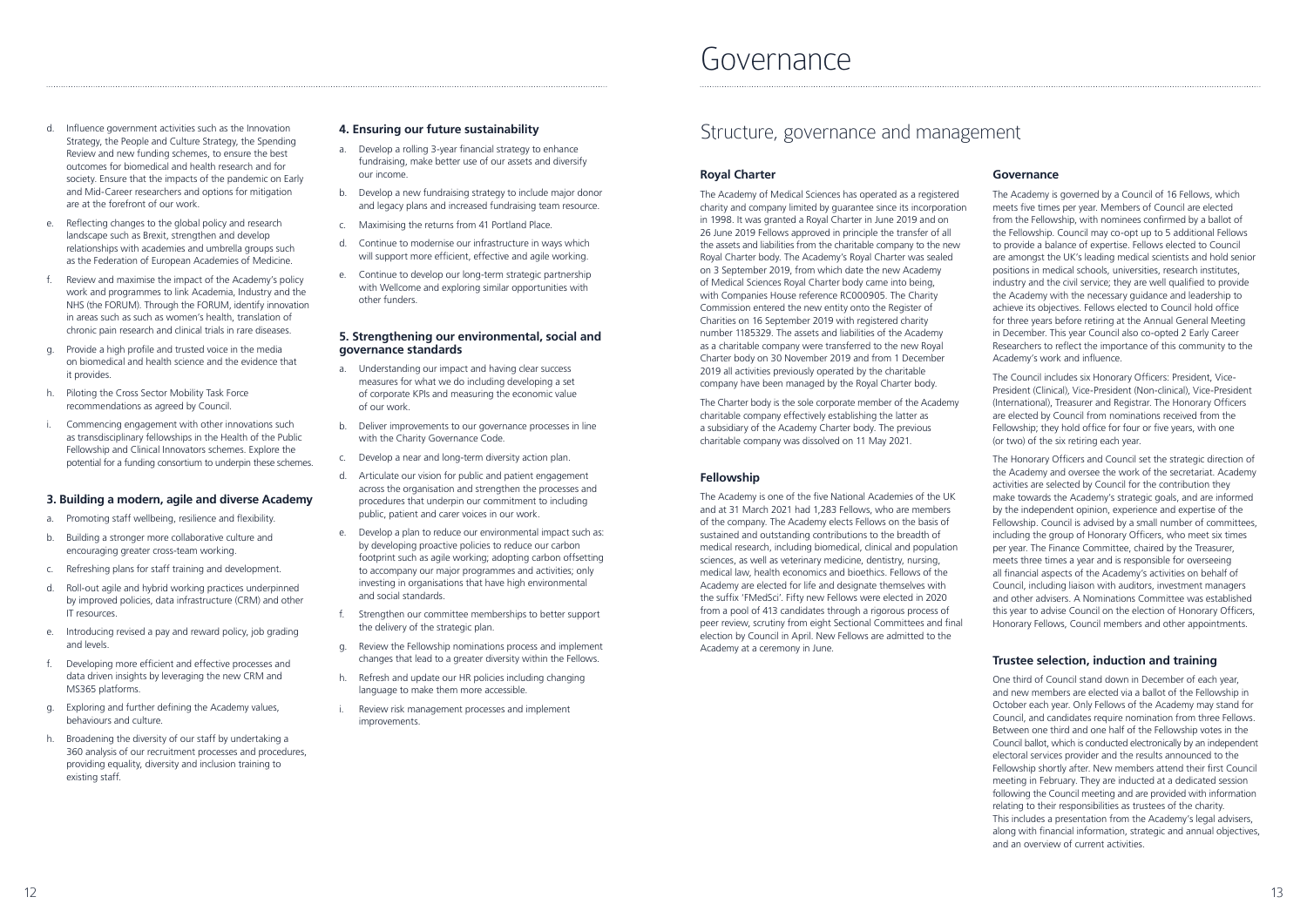#### **Management and staffing**

Day-to-day management of the Academy is delegated to the Executive Director who is supported by a Senior Leadership Team of four Directors responsible for Finance and Resources, Grants and Careers, Medical Science Policy and Communications. The Executive Director leads a permanent staff of 43, with fixed-term posts to support teams with particular needs for additional resource.

#### **Policy for setting remuneration for senior management**

The Academy operates a Pay and Reward Policy for all staff that encompasses salary, employee benefits, training and development, job content and promoting work/life balance. Salaries are set within a broad pay band structure at each grade, with minimum and maximum salary levels informed by independent salary benchmarking carried out by a specialist company. Salary progression is based on performance, as monitored during the year and assessed annually against objectives and competencies agreed between the line manager and staff member. The performance of the Senior Leadership Team is monitored via regular one-to-one meetings with the Executive Director (and the Executive Director with the President), assessment against objectives and an annual 360 degree review process, which is discussed at the annual appraisals. Any salary awards, including that for the Executive Director, must be approved by the Finance Committee at its February meeting. During 2020/21 the Academy initiated a reviewed the Academy's Total Reward Approach to staff pay and reward. This will be concluded in 2021/22.

#### **Volunteers**

The Academy is grateful for the valuable contribution to its work that is made voluntarily by both Fellows and non-Fellows. Fellows serve the Academy without compensation in a range of activities: as Honorary Officers (who typically contribute between two and six days a month to Academy business), Council members and committee members, as members of working groups, as speakers and participants in symposia, as providers of evidence for Academy studies, as peer reviewers for grant applications, as mentors to early career researchers, and in many more ways. Fellows also act as Academy representatives on many external bodies.

#### **Risk management**

The Finance Committee advises Council on the risks to which the Academy is exposed. It does this by regularly reviewing all elements of Academy business to ensure that potential risks are identified and processes implemented to mitigate those risks. The senior management team discusses business risks quarterly and updates the risk register for Finance Committee to review.

The key strategic risk of the Academy continues to be the risk to its reputation; this is managed in a number of ways, including by ensuring that all the Academy's activities are directed and prioritised as a result of its strategic plan, and not as a result of an individual funder, in order to safeguard its independence. All Academy reports are scrutinised by review groups of Fellows and approved by Council to provide quality assurance. Grant schemes and programmatic activities are monitored and evaluated by staff, panels, Officers and Council to ensure that they are robust, and the quality of research being supported is of a satisfactory quality.

The impact of COVID-19 was separately identified a new operational risk during 2020 and the business continuity group met regularly during the year to review and manage the risk. Linked to COVID-19 the Academy's risk management activities around its investment in its trading company were increased with the trading company board meeting regularly during the year. A new risk in relation to the depletion of unrestricted reserves was recognised in the risk register, reflecting the need to increase unrestricted funding to build additional reserves and resilience.

#### **Public benefit**

Council has discussed the implications of the provisions of the Charities Act 2011, which states that all charities must demonstrate that they are established for public benefit and have had due regard to the public benefit guidance issued by the Charity Commission. Council is confident that activities planned under the four key objectives fulfil the Academy's mission to ensure that advances in medical science are translated into healthcare benefits to the public.

#### **Grants**

The Academy's targeted research funding schemes are offered to a range of aspiring medical researchers. Each of the schemes operate specific eligibility and funding criteria, but all schemes are aimed at supporting those who demonstrate significant potential. The schemes are widely publicised and a robust selection process is operated; final appointments are made by an expert panel, which may draw on peer reviews by Academy Fellows. Grant holders are required to submit progress reports, which are reviewed by experts in the field.

#### **Subsidiary and related parties**

The Academy has a wholly owned subsidiary company, Academy of Medical Sciences Trading Limited, which was incorporated in England and Wales on 25 February 2010 with registered number 07170258. The shareholding of £1,000 in £1 shares is held by the Academy Royal Charter body. A loan of £100,000 secured by a debenture is also held by the Academy Royal Charter Body. The Directors of the trading subsidiary are the Treasurer, the Executive Director of the Academy, the Academy's Director of Communications and one independent Director. The Finance Committee routinely considers whether the trading company continues to represent a good investment for the Academy at its June meeting.

On 3 December 2019, the Royal Charter body was made the sole corporate member of the Academy charitable company, registered number 03520281, and the company was a subsidiary until 11 May 2021 when it was dissolved. Trading and activity ceased in the charitable company with effect from 1 December 2019.

### **Relationships with other charities and organisations**

The Academy has close connections with a number of organisations with which we co-operate to deliver our charitable objectives, and who generously support our work. Over the course of 2020/21 this included (but was not limited to): UK government Department for Business, Energy & Industrial Strategy (BEIS), Department of Health and Social Care, and the National Institute of Health Research, the Wellcome Trust, Medical Research Council, the Dennis & Mireille Gillings Foundation, Association of Physicians of Great Britain and Ireland, British Heart Foundation, Versus Arthritis, the Health Foundation, Public Health England, the Foulkes Foundation, the Yusuf and Farida Hamied Foundation, the Jean Shanks Foundation, the Lord Leonard and Lady Estelle Wolfson Foundation, Diabetes UK, the Lancet, the Royal Society, the British Academy, Royal Academy of Engineering, along with all the members of the Academy's FORUM and donors to the Daniel Turnberg Memorial Fund.

The Academy gratefully acknowledges the generosity of the many trusts, companies, Fellows and individuals who have supported our work through pledges, contributions and donations over the last year, including those that are part of the Academy's FORUM and Helix Group.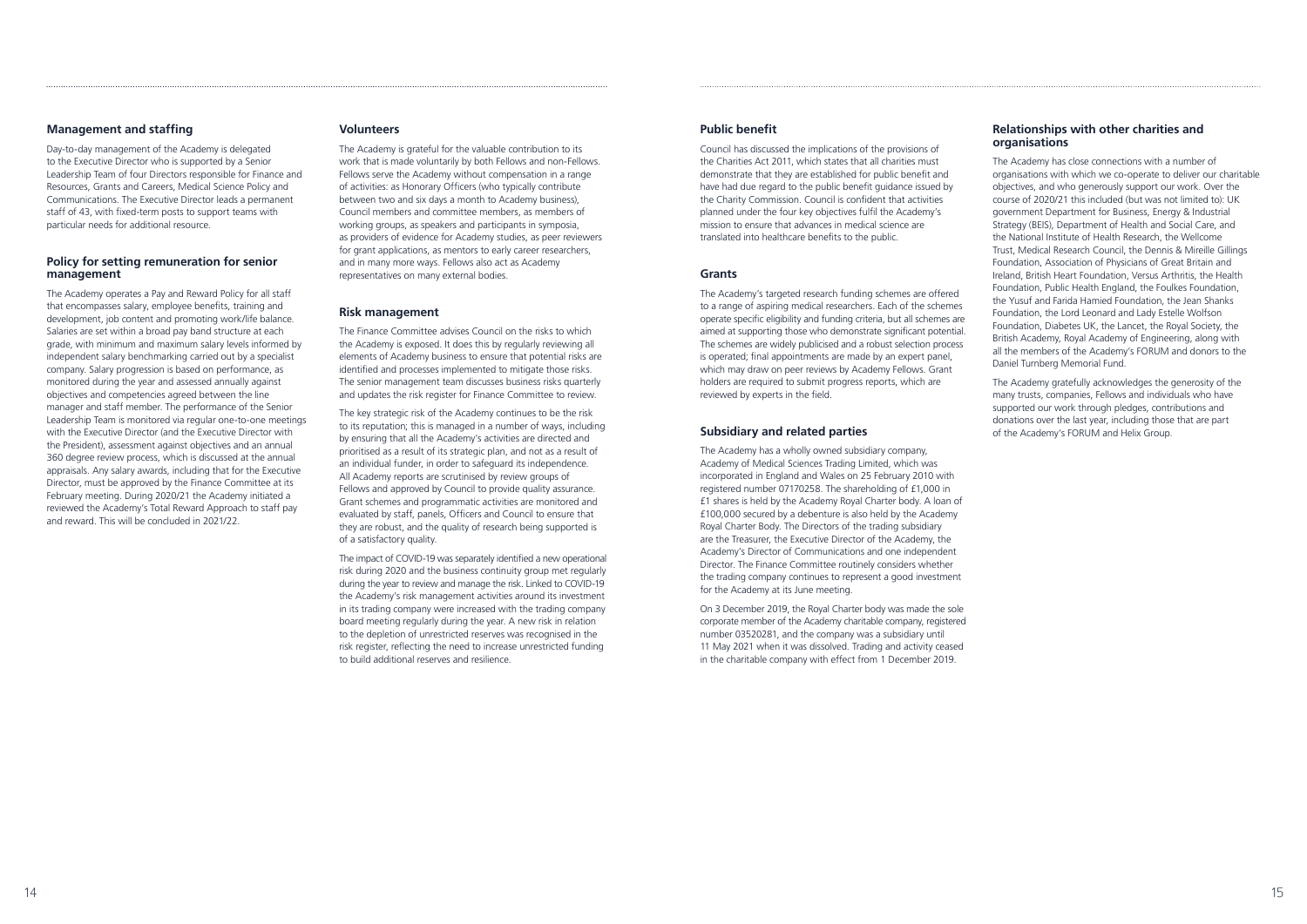The Finance Committee reviews the level of reserves regularly to ensure that they are appropriate for the purposes for which they are retained. These purposes are set out in Note 13 to the Accounts on pages 36 and 38.

Expenditure of £249k was incurred by the Designated Development Fund to support a variety of projects including improvements in the business and IT systems and the recruitment of the new Finance & Resources Director.

| <b>Permanent Endowment</b>                                    | 1,943,769              |
|---------------------------------------------------------------|------------------------|
| <b>Restricted Funds</b>                                       | 5,014,982              |
| <b>Unrestricted Funds</b><br>Designated Funds<br>General Fund | 3,878,902<br>1,542,929 |
| <b>Total Funds at 31 March 2021</b>                           | 12,380,582             |

# Reserves policy

The Finance Committee regularly reviews the level of reserves retained in the General Fund with reference to the income sources and assets of the Academy. At its meeting on 9 June 2020 the Finance Committee approved an uplift to the target level of reserves, in terms of General Fund resources, to a range of £1.3 million to £1.8 million due to the increased costs of the Academy's operational platform. This level of reserve would allow the Academy to restructure activities to a level that would be appropriate for a reduced amount of General Fund income, in the event of a significant shortfall in core funding. At 31 March 2021 the General Fund was £1,525k and within the target range

### Reserves

The Academy's reserves at 31 March 2021 were £12.38 million an increase of £237,843 from 31 March 2020. The reserves were made up as follows:

The Consolidated Statement of Financial Activities (SOFA) and Balance Sheet, together with the Notes to the Accounts set out on pages 25-39, show the overall financial performance of the Academy group and provide an analysis of the incoming resources and how they were applied in the performance of the Academy's objectives. Comparative figures have been presented as merger accounting was adopted reflecting the transfer of business to the Royal Charter company on 30 November 2019.

# Results for the year

The results for the financial year to 31 March 2021 are being reported against the background of the new health and economic challenges posed by the global COVID-19 pandemic. As a result, it is inevitable that the focus when assessing the results for 2020/21 will be more forward looking than in normal times, and the finishing position at 31 March 2021 provides a robust starting point for the uncertainties ahead in 2021/22. The Academy's core funds reduced by £91k with a General Fund balance at 31 March 2021 of £1.53 million, and the total of unrestricted funds was £5.42 million representing 44% of the total funds of £12.38 million.

As a result of COVID-19 impacting the timing of delivering activity income reduced in 2020/21, down by 11.9% to £14.7 million, with a related decrease in expenditure on charitable activities which decreased by 10.2% to £14.6 million.

#### **Funding sources**

Total incoming resources for 2020/21 were £14.7 million of which £13.3 million was received from charitable activities, all of which was provided to support specific projects and included as part of restricted income. This was a decrease of £1.1 million from the previous year which was principally as a result of programmes and events being delayed as a result of COVID-19.

Several of the Academy's grant schemes have been funded by consortia of funders that have, in recent years, included the Department of Business and Industrial Strategy (BEIS). In 2020/21 BEIS provided a total of £5.97 million to those schemes, and a further £1.33 million to career programmes, international and UK policy activities. Along with the Department of Health and Social Services and the National Institute of Health Research, the total of government funding for activities in 2020/21 was £7.89 million.

Unrestricted income for the year was £1.2 million of which £26,171 was generated by the trading subsidiary. This was a decrease of 97% from 2019/20, as a result of COVID-19 restrictions on activity. The trading company provided 2% of General Fund income for the year compared with 40% in 2019/20.

#### **Expenditure**

Total expenditure was £14.9 million, a decrease of £2.14 million, the majority of which arose under *developing talented researchers*. Much of the decrease under this objective was due to delays making awards. Expenditure on *engaging public, patients & professionals* decreased to nil as a result of programmes ending and COVID-19. Expenditure on *influencing research & policy* also decreased in the year because workshops could not be held as a result of COVID-19.

Support costs increased by 15% to £2.08 million, due principally to an increase in staff costs as a result of recruitment and lower vacancies during the year.

## Cash and investment management

Investments were valued at £3,694,884 at 31 March 2021 with a £420,087 increase in market value. The investments were held in the Sarasin Endowments and the Sarasin Income and Reserves Fund, in proportions agreed with the investment managers to fulfil the investment objectives of the four individual portfolios. The Finance Committee confirmed that those objectives were being achieved at their meeting in February 2021.

The Academy's portfolios at Sarasin performed well in the calendar year 2020/21 and reflected a strong year for equity markets.

The terms of the Academy's grant schemes require that substantial cash deposits are received from funders in advance of award rounds and at 31 March 2021 cash on deposit was £8.18 million. The cash management policy, which is reviewed regularly by the Finance Committee, recommends the diversification of deposits with the use of pooled cash deposit funds and the placing of cash on term deposit with selected banks

# Financial review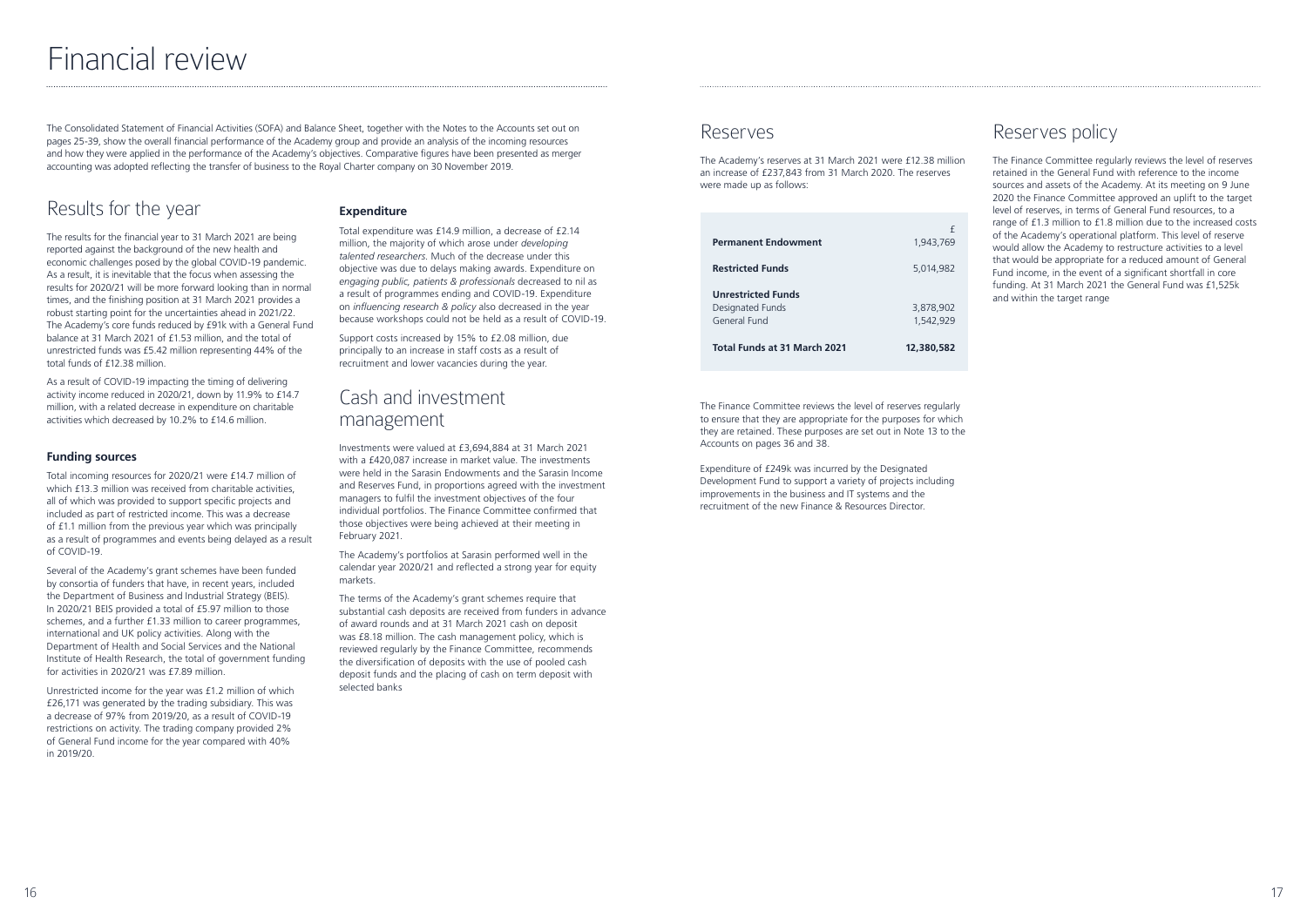# Statement of Trustees' responsibilities **Independent auditor's report to the**

The Council of trustees (who are also directors of the Academy for Medical Sciences for the purposes of company law) are responsible for preparing the Report of the Council (including the Strategic Report) and the financial statements in accordance with applicable law and United Kingdom Accounting Standards (United Kingdom Generally Accepted Accounting Practice).

Company law requires the trustees to prepare financial statements for each financial year, which give a true and fair view of the state of affairs of the Group and parent charitable company and of the incoming resources and application of resources, including the income and expenditure of the Group and parent charitable company for that period. In preparing these financial statements the trustees are required to:

- select suitable accounting policies and then apply them consistently;
- observe the methods and principles in the Charities SORP 2019 (FRS 102);
- make judgements and estimates that are reasonable and prudent;
- state whether applicable UK Accounting Standards have been followed, subject to any material departures disclosed and explained in the financial statements;
- prepare the financial statements on the going concern basis unless it is inappropriate to presume that the charitable company will continue in operation.

The trustees are responsible for keeping adequate accounting records that disclose with reasonable accuracy at any time the financial position of the charitable company and enable them to ensure that the financial statements comply with the Companies Act 2006. They are also responsible for safeguarding the assets of the charitable company and hence for taking reasonable steps for the prevention and detection of fraud and other irregularities.

In so far as the trustees are aware:

- there is no relevant audit information of which the charitable company's auditor is unaware; and
- the trustees have taken all steps that they ought to have taken to make themselves aware of any relevant audit information and to establish that the auditor is aware of that information.

The trustees are responsible for the maintenance and integrity of the corporate and financial information included on the charitable company's website. Legislation in the United Kingdom governing the preparation and dissemination of financial statements may differ from legislation in other jurisdictions.

Approved by the Council on 17 September 2021 and signed on its behalf by:

**Professor Dame Anne Johnson PMedSci** President

# trustees and members of the Academy of Medical Sciences

We have audited the financial statements of the Academy of Medical Sciences (the 'parent charitable company') and its subsidiary (the 'group') for the year ended 31 March 2021 which comprise the Consolidated Statement of Financial Activities, the Consolidated and Parent Charitable Company Balance Sheets, the Consolidated and Parent Charitable Company Cash Flow Statements and notes to the financial statements, including significant accounting policies. The financial reporting framework that has been applied in their preparation is applicable law and United Kingdom Accounting Standards, including FRS 102 *The Financial Reporting Standard applicable in the UK and Republic of Ireland* (United Kingdom Generally Accepted Accounting Practice).

In our opinion, the financial statements:

- give a true and fair view of the state of the group's and the parent charitable company's affairs as at 31 March 2021, and of the group's incoming resources and application of resources, including its income and expenditure, for the year then ended;
- have been properly prepared in accordance with United Kingdom Generally Accepted Accounting Practice; and
- have been prepared in accordance with the requirements of the Companies Act 2006.

#### **Basis for opinion**

We conducted our audit in accordance with International Standards on Auditing (UK) (ISAs (UK)) and applicable law. Our responsibilities under those standards are further described in the Auditor's responsibilities for the audit of the financial statements section of our report. We are independent of the group and parent charitable company in accordance with the ethical requirements that are relevant to our audit of the financial statements in the UK, including the FRC's Ethical Standard, and we have fulfilled our other ethical responsibilities in accordance with these requirements. We believe that the audit evidence we have obtained is sufficient and appropriate to provide a basis for our opinion.

#### **Conclusions relating to going concern**

In auditing the financial statements, we have concluded that the trustees' use of the going concern basis of accounting in the preparation of the financial statements is appropriate.

Based on the work we have performed, we have not identified any material uncertainties relating to events or conditions that, individually or collectively, may cast significant doubt on the group's or parent charitable company's ability to continue as a going concern for a period of at least twelve months from when the financial statements are authorised for issue.

Our responsibilities and the responsibilities of the trustees with respect to going concern are described in the relevant sections of this report.

### **Other information**

The other information comprises the information included in the Report of the Council, other than the financial statements and our auditor's report thereon. The trustees are responsible for the other information contained within the Report of the Council. Our opinion on the financial statements does not cover the other information and, except to the extent otherwise explicitly stated in our report, we do not express any form of assurance conclusion thereon. Our responsibility is to read the other information and, in doing so, consider whether the other information is materially inconsistent with the financial statements or our knowledge obtained in the course of the audit, or otherwise appears to be materially misstated. If we identify such material inconsistencies or apparent material misstatements, we are required to determine whether this gives rise to a material misstatement in the financial statements themselves. If, based on the work we have performed, we conclude that there is a material misstatement of this other information, we are required to report that fact.

We have nothing to report in this regard.

#### **Opinions on other matters prescribed by the Companies Act 2006**

In our opinion, based on the work undertaken in the course of the audit:

- the information given in the Report of the Council, which includes the strategic report and the directors' report prepared for the purposes of company law, for the financial year for which the financial statements are prepared is consistent with the financial statements; and
- the strategic report and the directors' report included within the Report of the Council have been prepared in accordance with applicable legal requirements.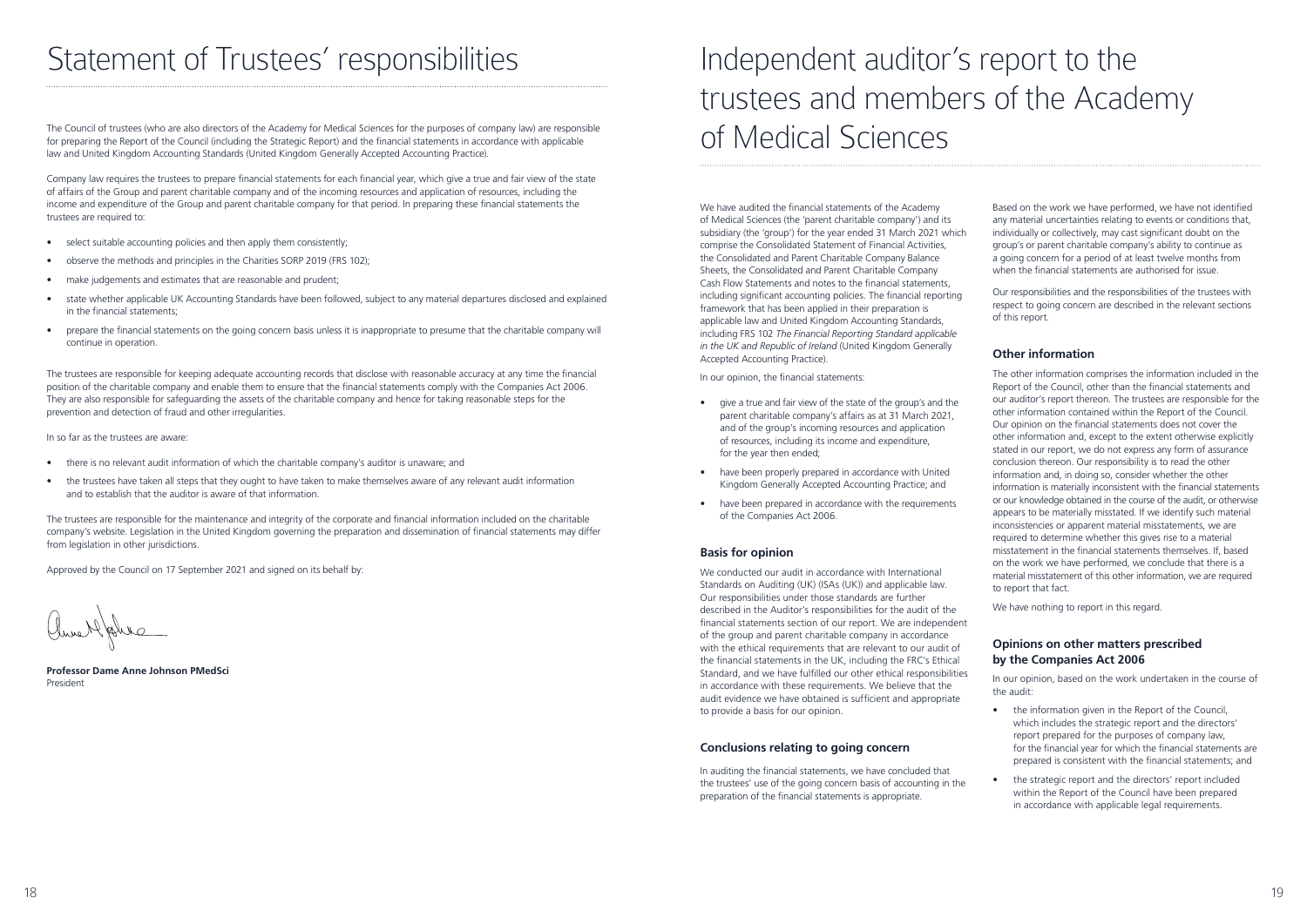Because of the inherent limitations of an audit, there is a risk that we will not detect all irregularities, including those leading to a material misstatement in the financial statements or noncompliance with regulation. This risk increases the more that compliance with a law or regulation is removed from the events and transactions reflected in the financial statements, as we will be less likely to become aware of instances of non-compliance. The risk is also greater regarding irregularities occurring due to fraud rather than error, as fraud involves intentional concealment, forgery, collusion, omission or misrepresentation.

A further description of our responsibilities for the audit of the financial statements is located on the Financial Reporting Council's website at: **www.frc.org.uk/auditorsresponsibilities**. This description forms part of our auditor's report

#### **Use of our report**

This report is made solely to the charitable company's members, as a body, in accordance with Chapter 3 of Part 16 of the Companies Act 2006. Our audit work has been undertaken so that we might state to the charitable company's members those matters we are required to state to them in an auditor's report and for no other purpose. To the fullest extent permitted by law, we do not accept or assume responsibility to anyone, other than the charitable company and the charitable company's members as a body, for our audit work, for this report, or for the opinions we have formed.

 $M / L$ 

**Alastair Duke**  *Senior statutory auditor* For and on behalf of PKF Littlejohn LLP Statutory Auditor Date: 13 October 2021

- We also identified the risks of material misstatement of the financial statements due to fraud. We considered, in addition to the non-rebuttable presumption of a risk of fraud arising from management override of controls, that there was potential for management bias in the valuation of the property at 8 Weymouth Mews. For the year to 31 March 2021, we reviewed the desktop exercise undertaken by the Trustees to ascertain the fair value at that point in time, tested the accuracy and completeness of inputs to their calculation, and challenged the assumptions applied in the valuation for example by agreement to third party metrics.
- We also identified potential for management bias in the judgements made around recoverability of debtors. We addressed this through examination of post year end cash received, review of correspondence with debtors and discussion of recoverability with management.
- We also identified potential for management bias in the allocation of support costs against charitable activity categories. We addressed this through reviewing the method used for reasonableness, and re-performing the calculation to ensure it had been performed accurately in line with the stated method.
- We also identified potential for management bias in the timing of recognition of income from grants. We addressed this through review of all material grant agreements to ensure correct treatment under the Charities SORP, including consideration of the accounting period in which income should be recognised.
- We also identified potential for management bias in the depreciation rate applied to tangible fixed assets, and we addressed this by considering the useful economic life applied for the types of asset held, and re-performing the calculation to ensure it had been performed accurately in line with the stated method.
- As in all of our audits, we addressed the risk of fraud arising from management override of controls by performing audit procedures which included, but were not limited to: the testing of journals; reviewing accounting estimates for evidence of bias; and evaluating the business rationale of any significant transactions that are unusual or outside the normal course of business.

15 Westferry Circus Canary Wharf London E14 4HD

#### **Matters on which we are required to report by exception**

In the light of the knowledge and understanding of the group and parent charitable company and their environment obtained in the course of the audit, we have not identified material misstatements in the strategic report or the directors' report included within the Report of the Council.

We have nothing to report in respect of the following matters in relation to which the Companies Act 2006 requires us to report to you if, in our opinion:

- adequate accounting records have not been kept by the parent charitable company, or returns adequate for our audit have not been received from branches not visited by us; or
- the parent charitable company's financial statements are not in agreement with the accounting records and returns; or
- certain disclosures of trustees' remuneration specified by law are not made; or
- we have not received all the information and explanations we require for our audit.

#### **Responsibilities of trustees**

As explained more fully in the trustees' responsibilities statement, the trustees (who are also the directors of the charitable company for the purposes of company law) are responsible for the preparation of the group and parent charitable company financial statements and for being satisfied that they give a true and fair view, and for such internal control as the trustees determine is necessary to enable the preparation of financial statements that are free from material misstatement, whether due to fraud or error.

In preparing the group and parent charitable company financial statements, the trustees are responsible for assessing the group and parent charitable company's ability to continue as a going concern, disclosing, as applicable, matters related to going concern and using the going concern basis of accounting unless the trustees either intend to liquidate the group or the parent charitable company or to cease operations, or have no realistic alternative but to do so.

#### **Auditor's responsibilities for the audit of the financial statements**

We have been appointed auditor under the Companies Act 2006 and report in accordance with this Act and relevant regulations made or having effect thereunder.

Our objectives are to obtain reasonable assurance about whether the financial statements as a whole are free from material misstatement, whether due to fraud or error, and to issue an auditor's report that includes our opinion. Reasonable assurance is a high level of assurance but is not a guarantee that an audit conducted in accordance with ISAs (UK) will always detect a material misstatement when it exists. Misstatements can arise from fraud or error and are considered material if, individually or in the aggregate, they could reasonably be expected to influence the economic decisions of users taken on the basis of these financial statements.

Irregularities, including fraud, are instances of non-compliance with laws and regulations. We design procedures in line with our responsibilities, outlined above, to detect material misstatements in respect of irregularities, including fraud. The extent to which our procedures are capable of detecting irregularities, including fraud is detailed below:

- We obtained an understanding of the group and parent charitable company and the sector in which they operate to identify laws and regulations that could reasonably be expected to have a direct effect on the financial statements. We obtained our understanding in this regard through discussions with management, sector research and application of cumulative audit knowledge and experience.
- We determined the principal laws and regulations relevant to the group and parent charitable company in this regard to be those arising from the Charities Act 2011, Companies Act 2006, Financial Reporting Standard 102, and relevant employee legislation.
- We designed our audit procedures to ensure the audit team considered whether there were any indications of non-compliance by the group and parent charitable company with those laws and regulations. These procedures included, but were not limited to enquiries of management, review of minutes and review of legal and regulatory correspondence.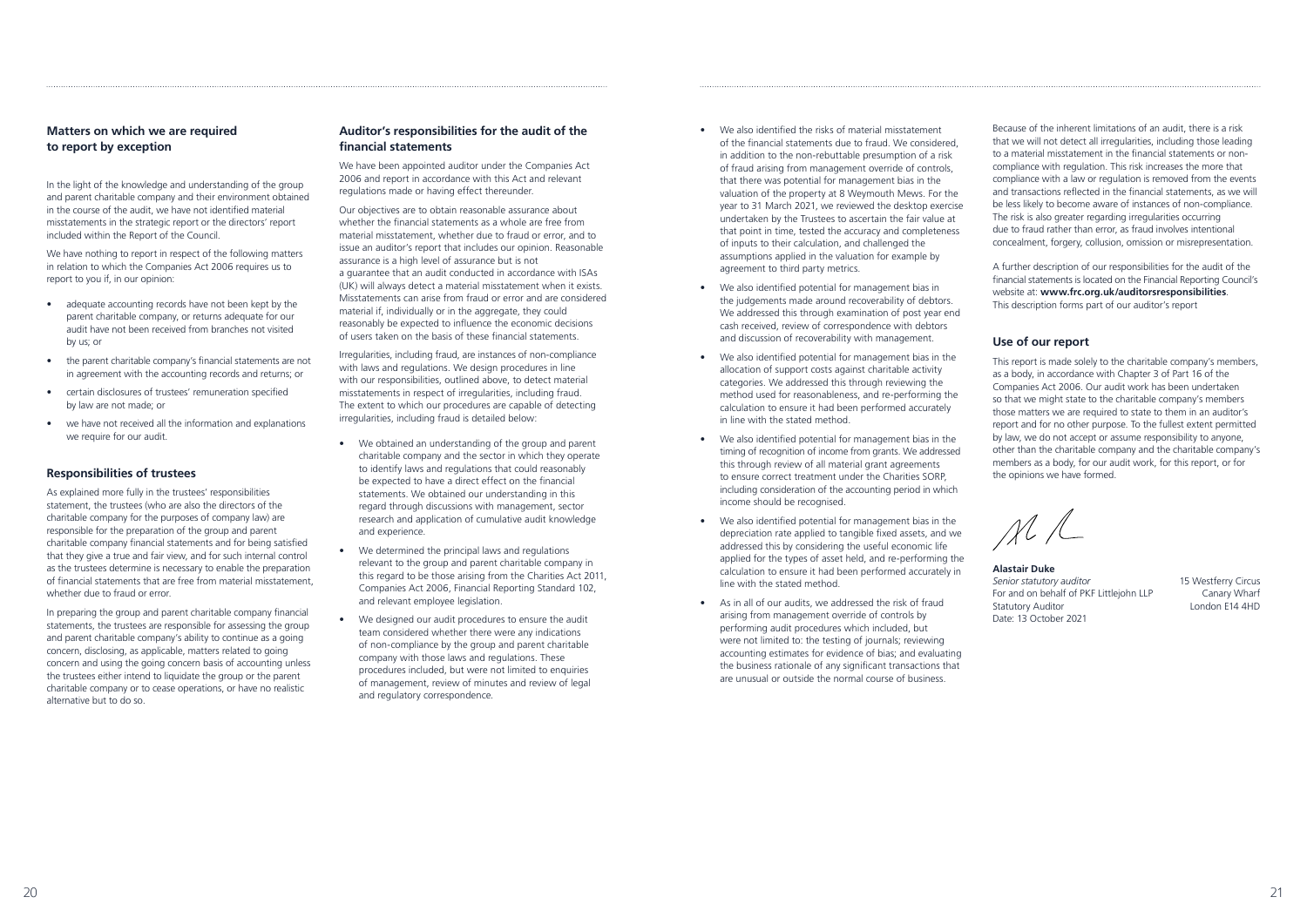|                                                         | <b>Note</b>    | Group<br>2021<br>£ | Charity<br>2021<br>£ | Group<br>2020<br>£ | Charity<br>2020<br>£ |
|---------------------------------------------------------|----------------|--------------------|----------------------|--------------------|----------------------|
| <b>Fixed assets</b>                                     |                |                    |                      |                    |                      |
| Tangible fixed assets                                   | 8              | 4,000,495          | 4,000,495            | 4,251,258          | 4,251,258            |
| Investment property                                     | 9 <sub>b</sub> | 1,200,000          | 1,200,000            | 1,200,000          | 1,200,000            |
| Investments                                             | 9a             | 3,694,884          | 3,695,884            | 3,274,797          | 3,275,797            |
|                                                         |                | 8,895,379          | 8,896,379            | 8,726,055          | 8,727,055            |
| <b>Current assets</b>                                   |                |                    |                      |                    |                      |
| <b>Debtors</b>                                          | 10             | 1,934,442          | 2,051,668            | 2,626,026          | 2,688,612            |
| <b>Stock</b>                                            |                | 3,424              |                      | 5,447              |                      |
| Cash on deposit                                         |                | 8,217,747          | 8,217,747            | 5,946,625          | 5,946,625            |
| Cash at bank and in hand                                |                | 531,809            | 339,949              | 1,498,350          | 1,290,556            |
|                                                         |                | 10,687,422         | 10,609,364           | 10,076,448         | 9,925,793            |
| <b>Current liabilities</b>                              |                |                    |                      |                    |                      |
| Creditors: amounts falling due within one year          | 11             | (7, 202, 219)      | (7, 126, 055)        | (6,659,764)        | (6, 567, 866)        |
| <b>Net current assets</b>                               |                | 3,485,203          | 3,483,309            | 3,416,684          | 3,357,927            |
| Creditors: amounts falling due after more than one year |                |                    |                      |                    |                      |
| <b>Net assets</b>                                       |                | 12,380,582         | 12,379,688           | 12,142,739         | 12,084,982           |
| <b>Represented by:</b>                                  | 13             |                    |                      |                    |                      |
| Permanent endowment funds                               |                | 1,943,769          | 1,943,769            | 1,671,180          | 1,671,180            |
| Restricted funds                                        |                | 5,014,982          | 5,014,982            | 4,958,789          | 4,958,789            |
| Unrestricted funds:                                     |                |                    |                      |                    |                      |
| General fund                                            |                | 1,542,929          | 1,542,035            | 1,344,803          | 1,287,046            |
| Designated funds                                        |                | 3,878,902          | 3,878,902            | 4,167,967          | 4,167,967            |
| <b>Total funds</b>                                      |                | 12,380,582         | 12,379,688           | 12,142,739         | 12,084,982           |

|                                               |                | General          | Other<br><b>Unrestricted</b> | <b>Restricted</b> | Permanent<br><b>Endowment</b> | <b>Total</b> | <b>Total</b> |
|-----------------------------------------------|----------------|------------------|------------------------------|-------------------|-------------------------------|--------------|--------------|
|                                               | <b>Note</b>    | <b>Fund</b><br>£ | <b>Funds</b><br>£            | <b>Funds</b><br>£ | <b>Funds</b><br>£             | 2021<br>£    | 2020<br>£    |
| Income from:                                  |                |                  |                              |                   |                               |              |              |
| Donations                                     |                | 1,015,484        | 8,237                        | 100,084           |                               | 1,123,805    | 1,163,290    |
| Charitable activities                         |                |                  |                              | 13,269,179        |                               | 13,269,179   | 14,424,806   |
| Trading activities                            |                | 148,096          |                              |                   |                               | 148,096      | 911,474      |
| Investments                                   |                | 21,158           | 23,396                       | 38,852            | 42,487                        | 125,883      | 151,643      |
| <b>Total income</b>                           | $\overline{3}$ | 1,184,738        | 31,633                       | 13,408,105        | 42,487                        | 14,666,963   | 16,651,213   |
| <b>Expenditure On:</b>                        |                |                  |                              |                   |                               |              |              |
| <b>Raising funds</b>                          |                | 161,181          | 64,574                       | 76,365            |                               | 302,120      | 786,062      |
| <b>Charitable activities</b>                  |                |                  |                              |                   |                               |              |              |
| Promoting excellence                          |                |                  |                              |                   |                               |              | 337,781      |
| Developing talented researchers               |                | 338,752          | 177,602                      | 12,179,299        | 12,550                        | 12,708,203   | 12,941,608   |
| Influencing research & policy                 |                | 540,065          | 150,585                      | 1,174,416         |                               | 1,865,066    | 2,182,092    |
| Engaging patients, the public & professionals |                |                  |                              |                   |                               |              | 772,118      |
|                                               |                | 878,817          | 328,187                      | 13,353,715        | 12,550                        | 14,573,269   | 16,233,599   |
| <b>Total expenditure</b>                      | $\overline{4}$ | 1,039,998        | 392,761                      | 13,430,080        | 12,550                        | 14,875,389   | 17,019,661   |
|                                               |                |                  |                              |                   |                               |              |              |
| Net income before investment gains/(losses)   |                | 144,740          | (361, 128)                   | (21, 975)         | 29,937                        | (208, 429)   | (368, 448)   |
| Gains/(losses) on investments                 | 9              | 31,188           | 94,260                       | 78,168            | 242,652                       | 446,268      | (120, 641)   |
| <b>Transfers between funds</b>                | 14             | 22,198           | (22, 198)                    |                   |                               |              |              |
| Net movement in funds                         |                | 198,126          | (289,066)                    | 56,193            | 272,589                       | 237,843      | (489,089)    |
| Funds 1 April 2020                            |                | 1,344,803        | 4,167,967                    | 4,958,789         | 1,671,180                     | 12,142,739   | 12,631,828   |
| Funds 31 March 2021                           | 13             | 1,542,929        | 3,878,902                    | 5,014,982         | 1,943,769                     | 12,380,582   | 12,142,739   |

# Consolidated statement of financial activities

### for the year ended 31 March 2021 **(Incorporating an income and expenditure account)**

All amounts relate to continuing operations.

There are no recognised gains or losses other than those in the statement of financial activities. The notes on pages 25-39 form part of these financial statements.

# Balance sheets

Approved by the Council and authorised for issue on 17 September 2021, and signed on its behalf by:

# as at 31 March 2021

President **Professor Dame Anne Johnson PMedSci**

Treasurer **Professor Ed Bullmore FMedSci** The notes on pages 25-39 form part of these financial statements. Company Number RC000905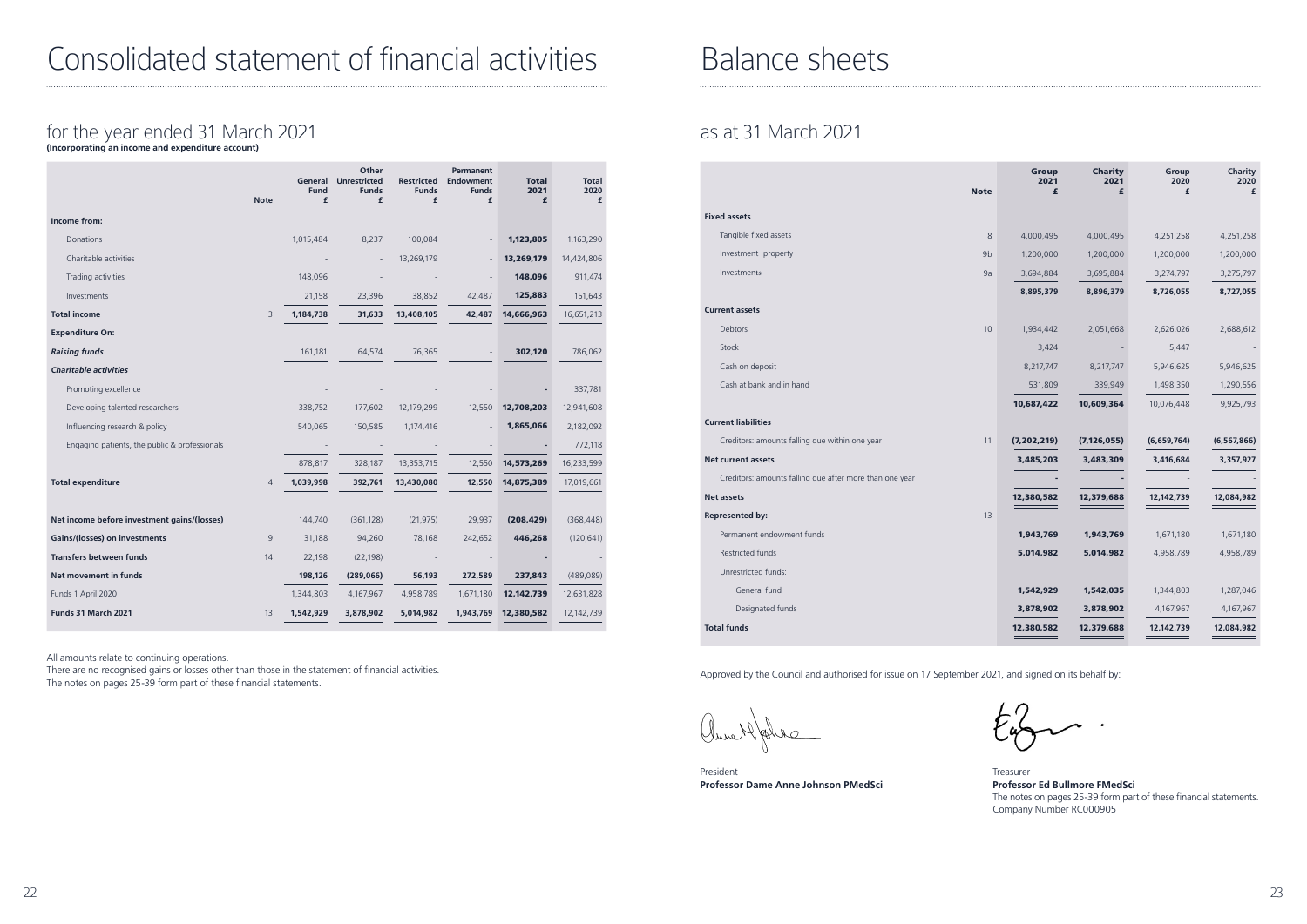|                                                                    | Group<br>2021<br>£ | Charity<br>2021<br>£ | Group<br>2020<br>£ | Charity<br>2020<br>£ |
|--------------------------------------------------------------------|--------------------|----------------------|--------------------|----------------------|
| <b>Note</b><br><b>Cash from operating activities</b><br>(a)        | 1,165,062          | 1,180,995            | (777, 059)         | (697, 774)           |
| Cash used in investing activities                                  |                    |                      |                    |                      |
| Interest from investments                                          | 125,883            | 125,883              | 151,643            | 151,643              |
| Purchase of fixed assets                                           | (12, 543)          | (12, 543)            |                    |                      |
| Proceeds from sale of fixed assets                                 |                    |                      |                    |                      |
| Proceeds from sale of investments                                  |                    |                      | 125,115            | 125,115              |
| Purchase of investments                                            | 26,180             | 26,180               | (978, 361)         | (978, 361)           |
|                                                                    | 139,520            | 139,520              | (701, 603)         | (701, 603)           |
| <b>Cash used in financing activities</b>                           |                    |                      |                    |                      |
| Repayment of borrowings                                            |                    |                      | (108, 898)         | (108, 898)           |
| (Decrease)/Increase in cash in the year                            | 1,304,582          | 1,320,516            | (1,587,560)        | (1,508,275)          |
| Cash at the beginning of the year                                  | 7,444,975          | 7,237,181            | 9,032,535          | 8,745,456            |
| Cash at the end of the year                                        | 8,749,557          | 8,557,696            | 7,444,975          | 7,237,181            |
| Note (a)                                                           |                    |                      |                    |                      |
| Net movement in funds per the statement<br>of financial activities | 237,843            | 294,258              | (489,089)          | (546, 846)           |
| Depreciation charges                                               | 257,144            | 257,144              | 282,470            | 282,470              |
| Loss on sale of fixed assets                                       | 6,162              | 6,162                |                    |                      |
| Losses/(gains) on investments                                      | (446, 268)         | (446, 268)           | 120,641            | 120,641              |
| Dividends & Interest from Investments                              | (125, 883)         | (125, 883)           | (151, 643)         | (151, 643)           |
| (Increase)/decrease in Cash in investment Portfolio                | $\mathbf{1}$       | 1                    | (186)              | (186)                |
| Decrease/(increase) in stock                                       | 2,023              |                      | (120)              |                      |
| Decrease/(increase) in debtors                                     | 691,584            | 636,944              | (1, 149, 357)      | (1,047,594)          |
| Increase in creditors                                              | 542,455            | 558,637              | 610,225            | 645,384              |
| Net cash provided by operating activities                          | 1,165,062          | 1,180,995            | (777, 059)         | (697, 774)           |

# for the year ended 31 March 2021

# 1. Accounting policies

The principal accounting policies applied in the preparation of the financial statements are described below.

### **a. Basis of preparation of accounts**

The financial statements have been prepared in accordance with Accounting and Reporting by Charities: Statement of Recommended Practice applicable to charities preparing their accounts in accordance with the Financial Reporting Standard for the UK and Republic of Ireland (FRS 102) (effective 1 January 2019) – (Charities SORP) and the Companies Act 2006.

#### **b. Group financial statements**

The financial statements include transactions, assets and liabilities of Academy of Medical Sciences Trading Limited, a wholly owned subsidiary company of the Academy of Medical Sciences on a line-by-line basis. Transactions and balances between the Academy and its subsidiary have been eliminated from the consolidated financial statements. Balances between the two entities are disclosed in the notes of the Academy's balance sheet. The subsidiary's accounts are produced separately as required by the Companies Act 2006 and are summarised at Note 2. No separate Statement of Financial Activities has been presented for the charity alone, as permitted by section 408 of the Companies Act 2006.

**Support costs -** where costs cannot be directly attributed, they have been allocated to activities on the basis of the average amount of staff time spent on each activity, except where the terms of restricted funding specifies a particular overhead recovery. Included in support costs are governance costs which are incurred in connection with the administration of the charity and compliance with constitutional and statutory requirements. The costs of Council meetings and the Annual General Meeting, together with related Fellows' travel costs, are included.

#### **c. Income**

All income is recognised once the Academy has entitlement to the income, it is probable that the income will be received, and the amount of income receivable can be measured reliably.

**Donations** are included in full in the statement of financial activities when receivable.

**Trading activities** – trading income is recognised when services are delivered and is net of VAT.

**Investment income** is recognised on a receivable basis.

**Grants** are credited to the statement of financial activities when received or receivable, whichever is earlier. Where entitlement to grants receivable is dependent upon fulfilment of conditions within the Academy's control, the incoming resources are recognised when there is sufficient evidence that conditions will be met. Where there is uncertainty as to whether the Academy can meet such conditions, the incoming resource is deferred. Where amounts are received which relate specifically for use in a future period, they are deferred and recognised in the accounting period to which they relate, where entitlement arises.

**Donated services** are recognised when the benefit to the charity is reasonably quantifiable and measurable. The value placed on these services is the estimated value to the charity of

the service received. The value is included in incoming resources and a corresponding amount is shown as expenditure under the relevant charitable activity.

### **d. Expenditure**

Expenditure is recognised once there is a legal or constructive obligation to make a payment to a third party, it is probable that settlement will be required, and the amount of the obligation can be measured reliably. All expenditure is accounted for on an accruals basis and has been listed under headings that aggregate all the costs related to that activity.

**Raising funds** includes fundraising costs expended in seeking new sources of funding for the Academy; the costs of conferencing and office rentals in the trading company; and expenditure on property to be used to generate income.

**Grants payable** – Clinician Scientist Fellowships, Starter Grants for Clinical Lecturers, Springboard Grants for Biomedical Researchers, Global Challenges Research Fund Networking and Newton Fellowships are charged in the year when the conditions for each award are fulfilled. Grants awarded under the Daniel Turnberg Memorial Fund are treated as payable only when funding is in place.

### **e. Tangible fixed assets**

Tangible fixed assets are included at cost except for the leasehold premises, which are held at deemed cost (see accounting policy j), and antiques, which are shown at their insurance value. Because of the long-term nature of the antiques, the Academy does not consider it appropriate to charge annual depreciation.

The Academy only capitalises individual items of fixed assets costing more than £2,000 and included on the balance sheet. Depreciation is provided on a straight-line basis on tangible fixed assets to write them off over their anticipated useful economic lives at the following annual rates

Furniture, fixtures and office equipment 10%

Computer and audio visual equipment 25%

Computer software 25%

Leasehold premises and refurbishment in equal instalments over the remaining term of the original lease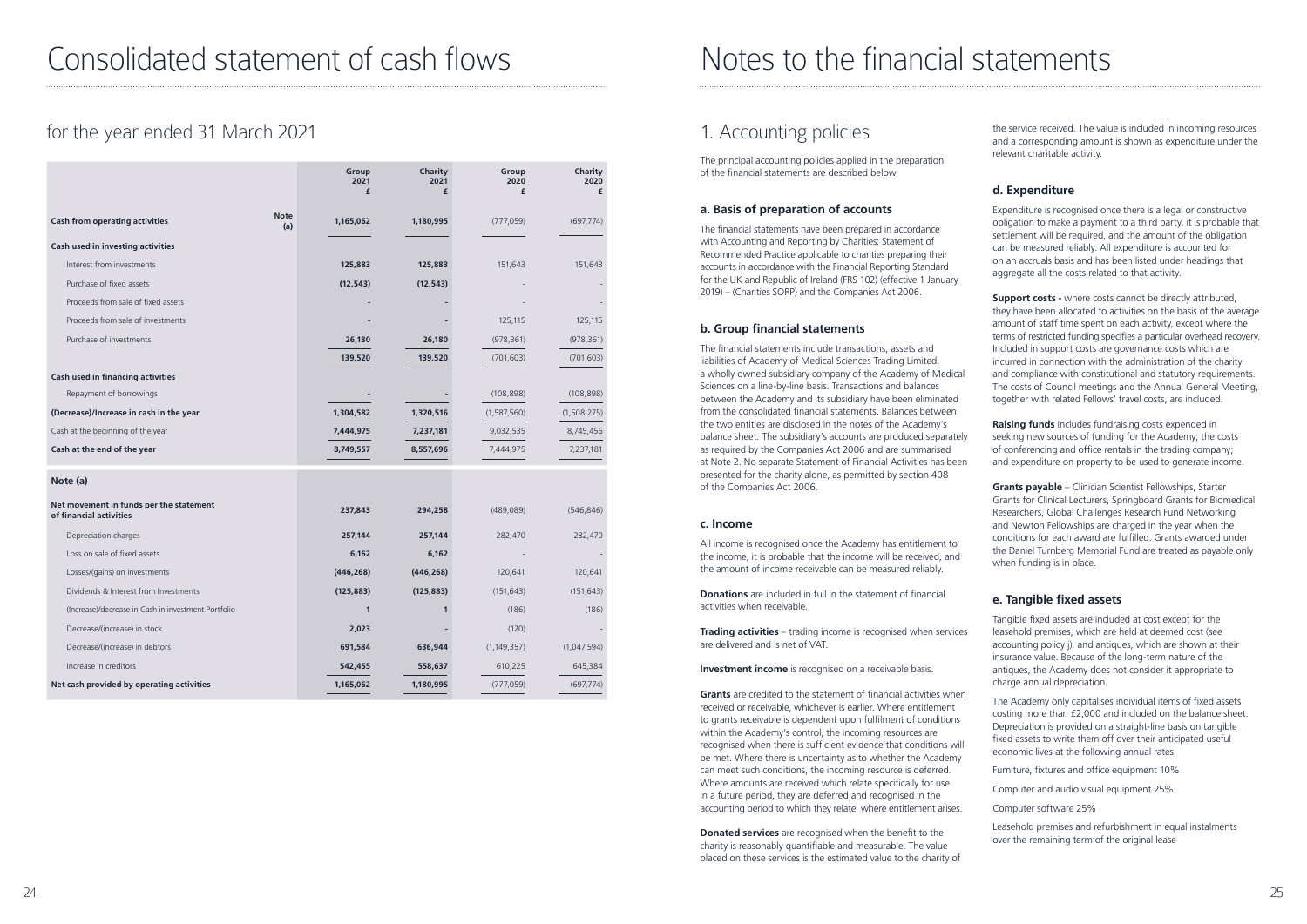#### **f. Investments**

Investments are included at market value at the year end. However, the investment in the trading company in the charity only balance sheet is at cost. The Statement of Financial Activities includes the net gains and losses arising on revaluations and disposals throughout the year.

#### **g. Mixed used property**

As a result of the change in FRS 102 referred to policy 1g, the Academy analysed its use of 41 Portland Place/8 Weymouth Mews to be able to identify any separate element that needed to be accounted for as an investment property. The Academy generates rental income from 41 Portland Place from surplus space it does not use itself. For the space in 41 Portland Place which is leased to Academy of Medical Sciences Trading Limited, the accounting policy choice permitted under SORP paragraph 10.48A has been applied whereby property leased to other entities in the group can be accounted for as operational fixed assets.

The property is also used by third parties for meeting room hire. Due to the nature of this use of the property by third parties, a reliable valuation cannot be reasonably obtained. In addition, the areas of the property which are used by third parties cannot be sold separately (or leased out separately under a finance lease) as this would render them unusable by AMS.

Therefore, in line with SORP section 10.47 the entire property at 41 Portland Place is accounted for as property within tangible fixed assets and held at historic cost less depreciation."

#### **h. Funds**

Unrestricted funds comprise a General Fund, held for the general objects of the Academy's work, and several Designated Funds which have been earmarked by the Council for specific purposes; a Business Fund to support the trading subsidiary, an Asset Fund for the leasehold premises at 41 Portland Place, a Building Repair Fund to provide for the future maintenance of the property and a Development Fund to hold significant unrestricted donations. Restricted funds are funds used for specific purposes as required by the donor. Permanent endowment funds are restricted funds that the donor has stated are to be held as capital.

#### **i. Pension policy**

The Academy operates a defined contribution pension scheme. The assets of the scheme are held separately from those of the Academy in an independently administered scheme. The pension cost charge represents contributions payable under the scheme by the charity to the fund. The charity has no liability under the scheme other than for the payment of those contributions.

### **j. VAT**

The Academy is registered for VAT and, because of a significant part of its activities being exempt or outside the scope of VAT, is not able to recover all the purchase VAT relating to those activities. An amount of irrecoverable VAT of £138,711 (2020: £354,614) has been included in resources expended and allocated to the relevant cost headings on the basis described at (d) above.

#### **k. Critical accounting estimates and areas of judgement**

In preparing financial statements it is necessary to make certain judgements, estimates and assumptions that affect the amounts recognised in the financial statements. The estimates and underlying assumptions are based on historical experience and other factors that are relevant. Actual results may differ from these estimates. The estimates and underlying assumptions are reviewed on an on-going basis.

The Academy has included 8 Weymouth Mews in the financial statements at fair market value as determined by external valuers.

#### **l. Going concern**

The financial impact of COVID-19 has been monitored by the executive and trustees since March 2021 with the review of budget and cashflow forecasts for both the charity and the trading subsidiary. At its meeting of 15 April 2021, the Academy's Council reviewed the forecasts and agreed that the level of unrestricted reserves held by the Academy was sufficient to be able to manage the uncertainties caused by the COVID-19 crisis, and approved the continued investment in the trading company during a period of unprecedented trading conditions. The period that has been considered in assessing the going concern is greater than 12 months from the date of approval of these financial statements.

The principal accounting policies, as set out above, have all been applied consistently throughout the year and the preceding year.

|                                                       | 2021<br>£ | 2020<br>£  |
|-------------------------------------------------------|-----------|------------|
| Turnover                                              | 29,903    | 962,610    |
| Costs of sales                                        | (75, 327) | (583, 618) |
| <b>Gross profit</b>                                   | (45, 424) | 378,992    |
| Administrative expenses                               | (21, 428) | (304, 187) |
| Operating profit for the year                         | (66, 852) | 74,805     |
| Interest receivable                                   |           |            |
| Interest payable                                      | (3,500)   | (3,500)    |
| Donation to the charity                               |           |            |
| Profit/(Loss) for the year                            | (70, 352) | 71,305     |
| Tax write-back/(tax) on profit on ordinary activities | 13,548    | (13, 548)  |
| Profit/(Loss) on ordinary activities after taxation   | (56, 804) | 57,757     |
| <b>Balance sheet</b>                                  |           |            |
| Current assets                                        | 198,056   | 292,838    |
| Current liabilities                                   | (96, 103) | (134, 081) |
| Net current assets                                    | 101,953   | 158,757    |
| Loan from the charity                                 | (100,000) | (100,000)  |
| <b>Net assets</b>                                     | 1,953     | 58,757     |
| <b>Share capital and reserves</b>                     |           |            |
| Share capital                                         | 1,000     | 1,000      |
| Profit & loss account                                 | 953       | 57,757     |
| <b>Shareholders' funds</b>                            | 1,953     | 58,757     |
|                                                       |           |            |

#### **Profit/(Loss) on ordinary activities after taxation (56,804) 57,757**

#### **Balance sheet**

The charity has one wholly owned subsidiary company, Academy of Medical Sciences Trading Limited, which was incorporated in England and Wales on 25 February 2010 with registered number 07170258. The details of the investment are given at note 17. A summary of the results for the year and the balance sheet at 31 March 2021 are shown below.

#### **Operating profit for the year**

#### **Profit/(Loss) for the year**

On consolidation these results have been adjusted to eliminate income from meeting room hire to the Academy and rent payable to the Academy under a head lease. The balance is included as income £26,171 and expenditure £63,707 at Notes 3 and 4: Trading subsidiary income and expenditure.

The parent charity's income and the results for the year are disclosed as follows:

## 2. Results of the subsidiary company

|                                    | 2021       | 2020<br>£  |
|------------------------------------|------------|------------|
| Income                             | 14,663,793 | 16,158,718 |
| Net movement in funds for the year | (152, 010) | (546, 850) |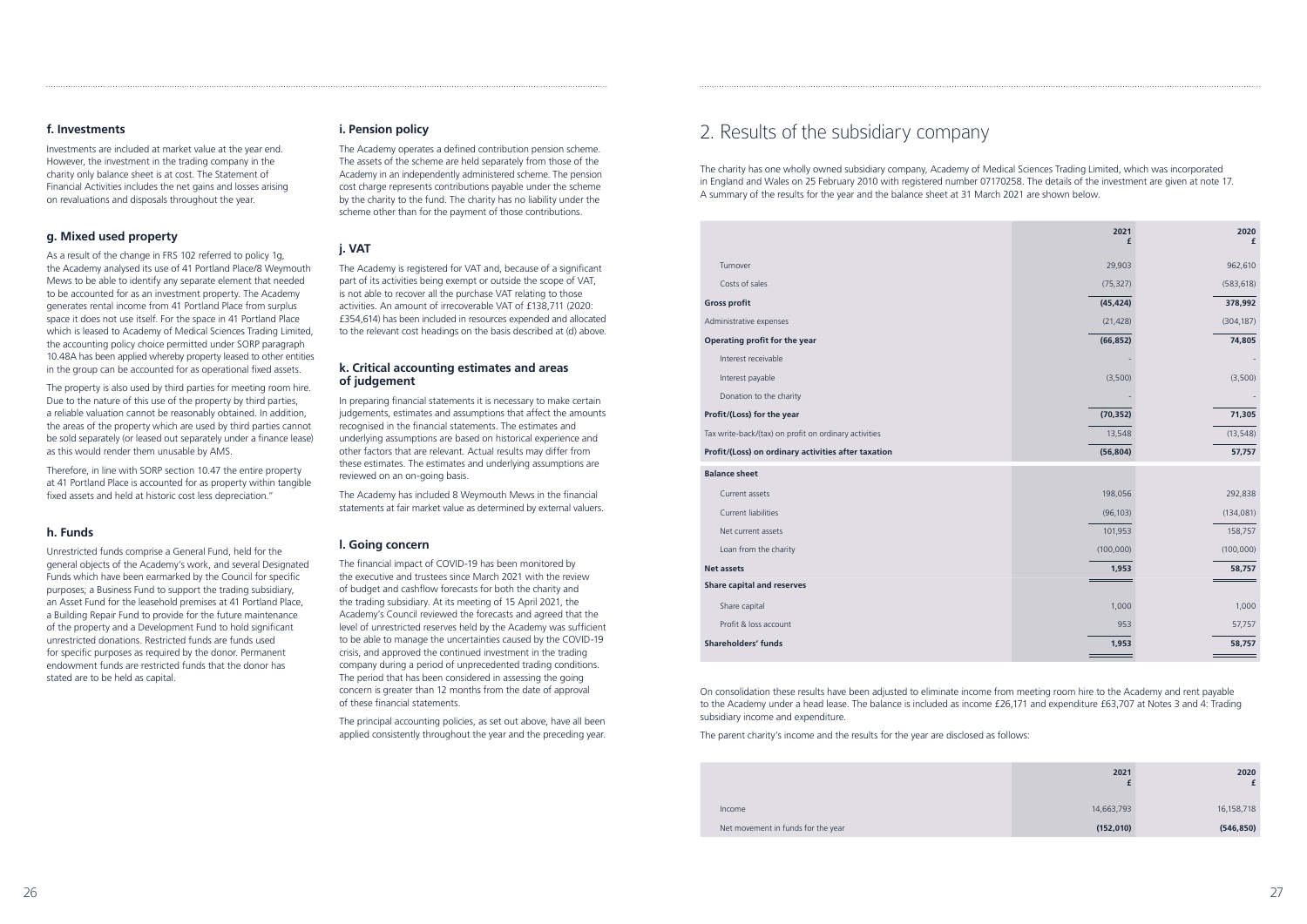|                                               | General<br><b>Fund</b><br>£ | <b>Designated</b><br><b>Funds</b><br>£ | <b>Restricted</b><br><b>Funds</b><br>£ | <b>Endowed</b><br><b>Funds</b><br>£ | <b>Total</b><br>2021<br>£ | <b>Total</b><br>2020<br>£ |
|-----------------------------------------------|-----------------------------|----------------------------------------|----------------------------------------|-------------------------------------|---------------------------|---------------------------|
| <b>Donations</b>                              |                             |                                        |                                        |                                     |                           |                           |
| Fellows' subscriptions and contributions      | 371,922                     |                                        |                                        |                                     | 371,922                   | 356,560                   |
| Department of Health                          | 478,000                     |                                        |                                        |                                     | 478,000                   | 478,000                   |
| Other donations                               | 165,562                     | 8,237                                  | 35,941                                 |                                     | 209,740                   | 243,206                   |
| Donated services                              |                             |                                        | 64,143                                 |                                     | 64,143                    | 85,524                    |
|                                               | 1,015,484                   | 8,237                                  | 100,084                                |                                     | 1,123,805                 | 1,163,290                 |
| <b>Charitable activities</b>                  |                             |                                        |                                        |                                     |                           |                           |
| Promoting excellence                          |                             |                                        |                                        |                                     |                           |                           |
| Developing talented researchers               |                             |                                        | 12,157,294                             |                                     | 12,157,294                | 12,889,280                |
| Influencing research & policy                 |                             |                                        | 1,111,885                              |                                     | 1,111,885                 | 1,301,896                 |
| Engaging patients, the public & professionals |                             |                                        |                                        |                                     |                           | 233,630                   |
|                                               |                             |                                        | 13,269,179                             |                                     | 13,269,179                | 14,424,806                |
| <b>Trading activities</b>                     |                             |                                        |                                        |                                     |                           |                           |
| Trading subsidiary income                     | 26,171                      |                                        |                                        |                                     | 26,171                    | 783,585                   |
| Other rental income                           | 121,925                     |                                        |                                        |                                     | 121,925                   | 127,889                   |
|                                               | 148,096                     |                                        |                                        |                                     | 148,096                   | 911,474                   |
| <b>Investments</b>                            |                             |                                        |                                        |                                     |                           |                           |
| Income on investments                         | 15,343                      | 23,396                                 | 38,842                                 | 42,487                              | 120,068                   | 103,938                   |
| Short term deposits                           | 5,815                       |                                        |                                        |                                     | 5,815                     | 47,705                    |
|                                               | 21,158                      | 23,396                                 | 38,842                                 | 42,487                              | 125,883                   | 151,643                   |
| <b>Total Income</b>                           | 1,184,738                   | 31,633                                 | 13,408,104                             | 42,487                              | 14,666,963                | 16,651,213                |

|                                               | Cost of<br><b>Premises</b><br>£ | Office &<br><b>IT Costs</b><br>£ | Staff &<br><b>Related</b><br>Costs<br>f | Governance<br>Costs<br>£ | <b>Total</b><br>2021 | <b>Total</b><br>2020<br>£ |
|-----------------------------------------------|---------------------------------|----------------------------------|-----------------------------------------|--------------------------|----------------------|---------------------------|
| <b>Raising Funds</b>                          | 32,984                          | 17,990                           | 70,487                                  | 4,530                    | 125,991              | 83,027                    |
| <b>Charitable activities</b>                  |                                 |                                  |                                         |                          |                      |                           |
| Promoting excellence                          |                                 |                                  |                                         |                          |                      | 110,442                   |
| Developing talented researchers               | 276,526                         | 150,824                          | 590,945                                 | 37,977                   | 1,056,272            | 720,105                   |
| Influencing research & policy                 | 234,461                         | 127,881                          | 501,051                                 | 32,200                   | 895,593              | 629,318                   |
| Engaging patients, the public & professionals |                                 |                                  |                                         |                          |                      | 270,636                   |
| <b>Total support costs</b>                    | 543,971                         | 296,695                          | 1,162,483                               | 74,707                   | 2,077,856            | 1,813,528                 |
|                                               |                                 |                                  |                                         |                          |                      |                           |

|                                               | <b>Direct</b><br>Costs<br>£ | Grant<br><b>Funding</b> | Support<br>Costs<br>£ | <b>Total</b><br>2021<br>£ | <b>Total</b><br>2020<br>£ |
|-----------------------------------------------|-----------------------------|-------------------------|-----------------------|---------------------------|---------------------------|
| ing Funds                                     |                             |                         |                       |                           |                           |
| Fundraising costs                             | 112,422                     |                         | 125,991               | 238,413                   | 172,301                   |
| Trading subsidiary expenditure                | 63,707                      |                         |                       | 63,707                    | 613,761                   |
|                                               | 176,129                     |                         | 125,991               | 302,120                   | 786,062                   |
| ritable activities                            |                             |                         |                       |                           |                           |
| Promoting excellence                          |                             |                         |                       |                           | 337,781                   |
| Developing talented researchers               | 1,490,588                   | 10,161,343              | 1,056,272             | 12,708,203                | 12,941,608                |
| Influencing research & policy                 | 820,337                     | 149,136                 | 895,593               | 1,865,066                 | 2,182,092                 |
| Engaging patients, the public & professionals |                             |                         |                       |                           | 772,118                   |
|                                               | 2,310,925                   | 10,310,479              | 1,951,865             | 14,573,269                | 16,233,599                |
| ıl expenditure                                | 2,487,054                   | 10,310,479              | 2,077,856             | 14,875,389                | 17,019,661                |

|                                               | <b>Direct</b><br>Costs<br>£ | Grant<br><b>Funding</b><br>£ | Support<br>Costs<br>£ | <b>Total</b><br>2021<br>£ | Total<br>2020<br>f |
|-----------------------------------------------|-----------------------------|------------------------------|-----------------------|---------------------------|--------------------|
| <b>Raising Funds</b>                          |                             |                              |                       |                           |                    |
| Fundraising costs                             | 112,422                     |                              | 125,991               | 238,413                   | 172,301            |
| Trading subsidiary expenditure                | 63,707                      |                              |                       | 63,707                    | 613,761            |
|                                               | 176,129                     |                              | 125,991               | 302,120                   | 786,062            |
| <b>Charitable activities</b>                  |                             |                              |                       |                           |                    |
| Promoting excellence                          |                             |                              |                       |                           | 337,781            |
| Developing talented researchers               | 1,490,588                   | 10,161,343                   | 1,056,272             | 12,708,203                | 12,941,608         |
| Influencing research & policy                 | 820,337                     | 149,136                      | 895,593               | 1,865,066                 | 2,182,092          |
| Engaging patients, the public & professionals |                             |                              |                       |                           | 772,118            |
|                                               | 2,310,925                   | 10,310,479                   | 1,951,865             | 14,573,269                | 16,233,599         |
| <b>Total expenditure</b>                      | 2,487,054                   | 10,310,479                   | 2,077,856             | 14,875,389                | 17,019,661         |
|                                               |                             |                              |                       |                           |                    |

# 3. Income from:

Total expenditure in the year to 31 March 2021 was £14,875,389 (2020: £17,019,661) comprising expenditure under General Funds; £1,039,998 (2020: £1,649,481) Designated Funds; £392,761 (2020: £414,802), Restricted Funds; £13,430,080 (2020: £14,937,528) and Endowed Funds; £12,550 (2020: £17,850).

# 4. Expenditure on:

The Academy initially identifies the costs of its support functions. It then identifies those costs which relate to the governance function. The remaining support costs, which include the depreciation charge for the year, together with the governance costs, are allocated based on average staff time, except where the terms of restricted funding specify a particular overhead recovery.

### **Analysis of support costs**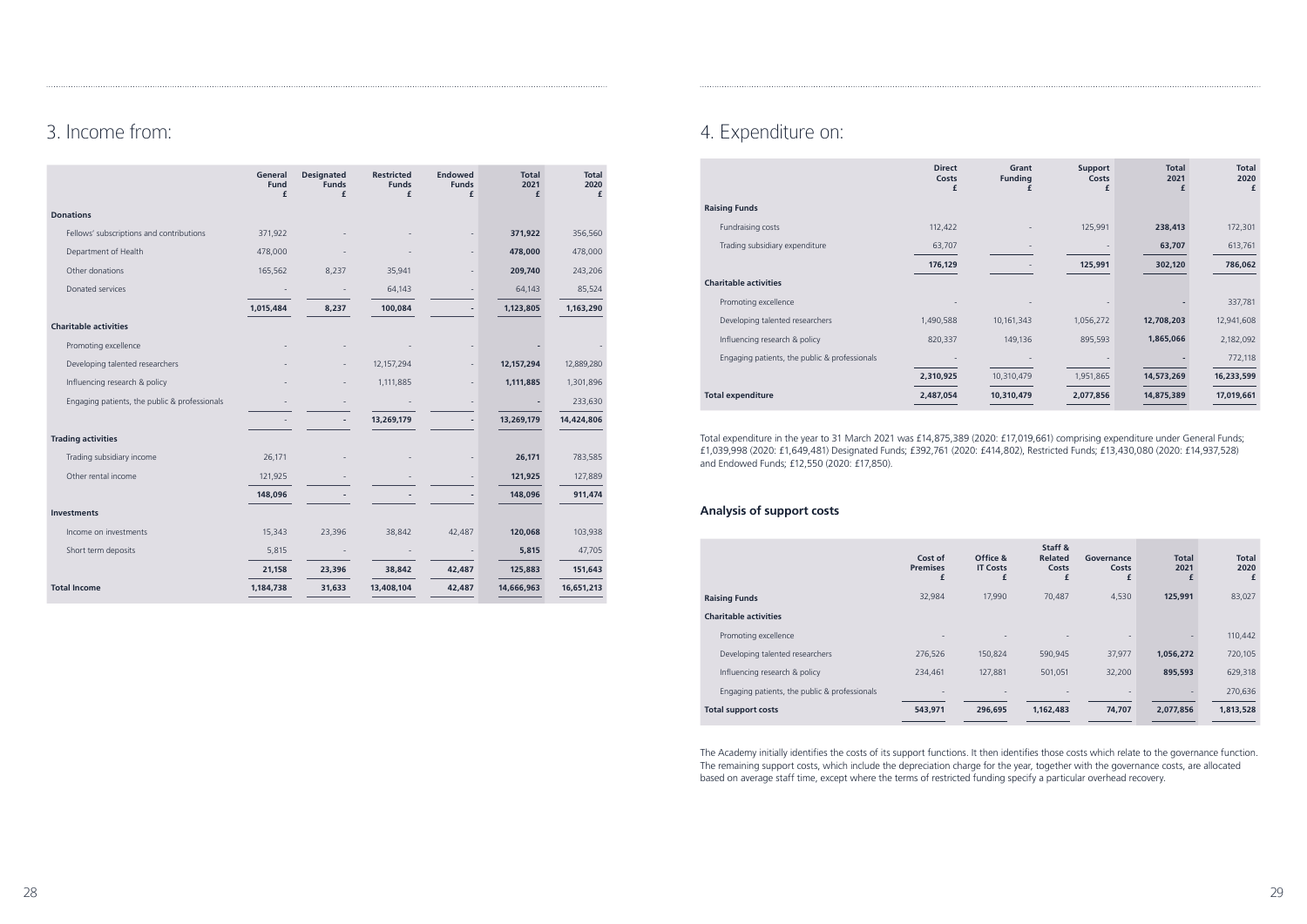|                                               | <b>CSFS</b><br>£         | <b>CLS</b><br>£ | <b>SBS</b><br>£ | <b>NFS</b><br>£          | <b>GCRFN</b><br>£        | <b>RST</b><br>£          | <b>DTMF</b><br>£         | <b>Total</b><br>2021<br>£ |
|-----------------------------------------------|--------------------------|-----------------|-----------------|--------------------------|--------------------------|--------------------------|--------------------------|---------------------------|
| Grants at 1 April                             | 220,583                  |                 | 4,026,751       | 651,731                  | $\overline{\phantom{a}}$ | 653,034                  | 108,250                  | 5,660,348                 |
| Grants awarded                                | 299,739                  | 1,545,626       | 4,747,181       | 1,312,815                | 1,686,509                | 744,629                  |                          | 10,336,499                |
| Grants written-back                           | $\overline{\phantom{a}}$ | (51, 448)       | (48, 926)       | (11, 205)                | (64, 357)                | -                        | (11, 510)                | (187, 445)                |
| Grant payments during the year                | (256, 596)               | (1, 199, 700)   | (3,182,506)     | (1,953,340)              | (1,178,989)              | (1,397,664)              | (96,740)                 | (9, 265, 534)             |
| Invoices received but not settled at year end | (43, 143)                | (8, 732)        |                 |                          |                          |                          |                          | (51, 875)                 |
| Grants balance at 31 March                    | 220,583                  | 285,746         | 5,542,500       | $\overline{\phantom{a}}$ | 443,163                  |                          | $\overline{\phantom{0}}$ | 6,491,993                 |
|                                               |                          |                 |                 |                          |                          |                          |                          |                           |
| Developing talented researchers               |                          |                 |                 |                          |                          |                          |                          |                           |
| Grants to institutions                        | 299,739                  | 1,494,178       | 4,698,255       | 1,301,610                | 1,622,153                | 744,628                  |                          | 10,160,564                |
| Grants to individuals                         |                          |                 |                 |                          |                          | $\overline{\phantom{a}}$ | (11, 510)                | (11, 510)                 |
| Total research grants charged in the year     | 299,739                  | 1,494,178       | 4,698,255       | 1,301,610                | 1,622,153                | 744,628                  | (11, 510)                | 10,149,054                |

|                                               | <b>CSFS</b><br>£         | <b>CLS</b><br>£ | <b>SBS</b><br>£ | <b>NFS</b><br>£          | <b>GCRFN</b><br>£        | <b>RST</b><br>£          | <b>DTMF</b><br>£  | <b>Total</b><br>2021<br>£ |
|-----------------------------------------------|--------------------------|-----------------|-----------------|--------------------------|--------------------------|--------------------------|-------------------|---------------------------|
| Grants at 1 April                             | 220,583                  |                 | 4,026,751       | 651,731                  | $\overline{\phantom{a}}$ | 653,034                  | 108,250           | 5,660,348                 |
| Grants awarded                                | 299,739                  | 1,545,626       | 4,747,181       | 1,312,815                | 1,686,509                | 744,629                  |                   | 10,336,499                |
| Grants written-back                           | $\overline{\phantom{a}}$ | (51, 448)       | (48, 926)       | (11, 205)                | (64, 357)                | $\overline{\phantom{a}}$ | (11, 510)         | (187, 445)                |
| Grant payments during the year                | (256, 596)               | (1, 199, 700)   | (3, 182, 506)   | (1,953,340)              | (1,178,989)              | (1,397,664)              | (96,740)          | (9, 265, 534)             |
| Invoices received but not settled at year end | (43, 143)                | (8, 732)        |                 |                          |                          |                          |                   | (51, 875)                 |
| Grants balance at 31 March                    | 220,583                  | 285,746         | 5,542,500       | $\overline{\phantom{a}}$ | 443,163                  |                          | $\qquad \qquad -$ | 6,491,993                 |
|                                               |                          |                 |                 |                          |                          |                          |                   |                           |
| Developing talented researchers               |                          |                 |                 |                          |                          |                          |                   |                           |
| Grants to institutions                        | 299,739                  | 1,494,178       | 4,698,255       | 1,301,610                | 1,622,153                | 744,628                  |                   | 10,160,564                |
| Grants to individuals                         |                          |                 |                 |                          |                          | $\overline{\phantom{a}}$ | (11, 510)         | (11, 510)                 |
| Total research grants charged in the year     | 299,739                  | 1,494,178       | 4,698,255       | 1,301,610                | 1,622,153                | 744,628                  | (11, 510)         | 10,149,054                |

|                                  | 2021      | 2020      |
|----------------------------------|-----------|-----------|
| Salaries                         | 2,185,325 | 2,005,953 |
| Employer's national insurance    | 233,588   | 211,763   |
| Employer's pension contributions | 179,496   | 141,356   |
| Donated staff services           | 64,143    | 85,524    |
|                                  | 2,662,552 | 2,444,596 |

|                                       | 2021<br>£ | 2020<br>£ |
|---------------------------------------|-----------|-----------|
| <b>Auditor's fees:</b>                |           |           |
| Audit - charity                       | 12,700    | 12,460    |
| Audit - trading subsidiary            | 1,980     | 4,450     |
| Other services                        | 2,390     | 380       |
| Investment management fees            | 26,180    | 21,548    |
| Depreciation of tangible fixed assets | 257,144   | 282,470   |

|                     | 2021 | 2020                     |
|---------------------|------|--------------------------|
| £60,001 - £70,000   |      |                          |
| £70,001 - £80,000   |      | 3                        |
| £80,001 - £90,000   |      | $\overline{\phantom{a}}$ |
| £90,001 - £100,000  |      |                          |
| £100,001 - £110,000 |      | $-$                      |

# 6. Net incoming/(outgoing) resources after charging:

Pension contributions paid by the Academy relating to higher paid employees as defined above amounted to £54,658 (2020: £28,719)

The total salaries of the Senior Management Team, including pension contributions, was £552,327 (2020: £458,281).

The average number of salaried staff employed during the year was 51.08 (2020: 49.87). The full-time average equivalent for salaried staff during the year was 49 (2020: 47.75).

The number of employees whose emoluments as defined for taxation purposes amounted to over £60,000 in the year was as follows:

#### **a. Trustee information**

None of the Council (trustees) received or waived emoluments in the current or preceding year. During the year 2 Council members (2020: 10) received reimbursed travel expenses of £270 (2020: £14,043).

#### **b. Employee information**

# 5. Trustee and employee information

|                            | £         |
|----------------------------|-----------|
| King's College London      | 1,053,568 |
| University College London  | 882,409   |
| Imperial College London    | 699,330   |
| University of Cambridge    | 548,829   |
| University of Birmingham   | 501,437   |
| University of Oxford       | 477,777   |
| University of Leeds        | 466,822   |
| University of Cardiff      | 391,106   |
| University of Nottingham   | 284,629   |
| Queen's University Belfast | 274,872   |

Grants payable of £6,491,993 are shown under creditors amounts falling due within one year at note 11 on page 34.

Grants awarded are shown as grant funding expenditure in note 4 on page 29.

Grants to 54 institutions were awarded in the year to a total value of £10,160,564 (2020: £10,363,154 to 58 institutions). The principal institutions benefiting from the grants were:

The Academy administers seven grant schemes: the Clinician Scientist Fellowship Scheme (CSFS) funded by the Health Foundation; the Starter Grants for Clinical Lecturer Scheme (CLS) funded by the Wellcome Trust, the British Heart Foundation, Arthritis Research UK, the Medical Research Council, Diabetes UK, British Thoracic Society; the Springboard Grants Scheme (SBS) funded by the Wellcome Trust (this also incorporating the Research Talent Fund and Global Challenges Research Fund Springboard scheme, both funded by the Department for Business Energy & Industrial Strategy (BEIS)), British Heart Foundation, Diabetes UK; the Newton Fellowships (NFS) funded by the Newton Fund (BEIS), the Global Challenges Research Fund Networking Scheme (GCRFN) funded by BEIS, the Research Professorship scheme (RST) funded by BEIS and the Daniel Turnberg UK/Middle East Travel Fellowship Scheme (DTMF). Details of the schemes are as follows:

# 7. Grants payable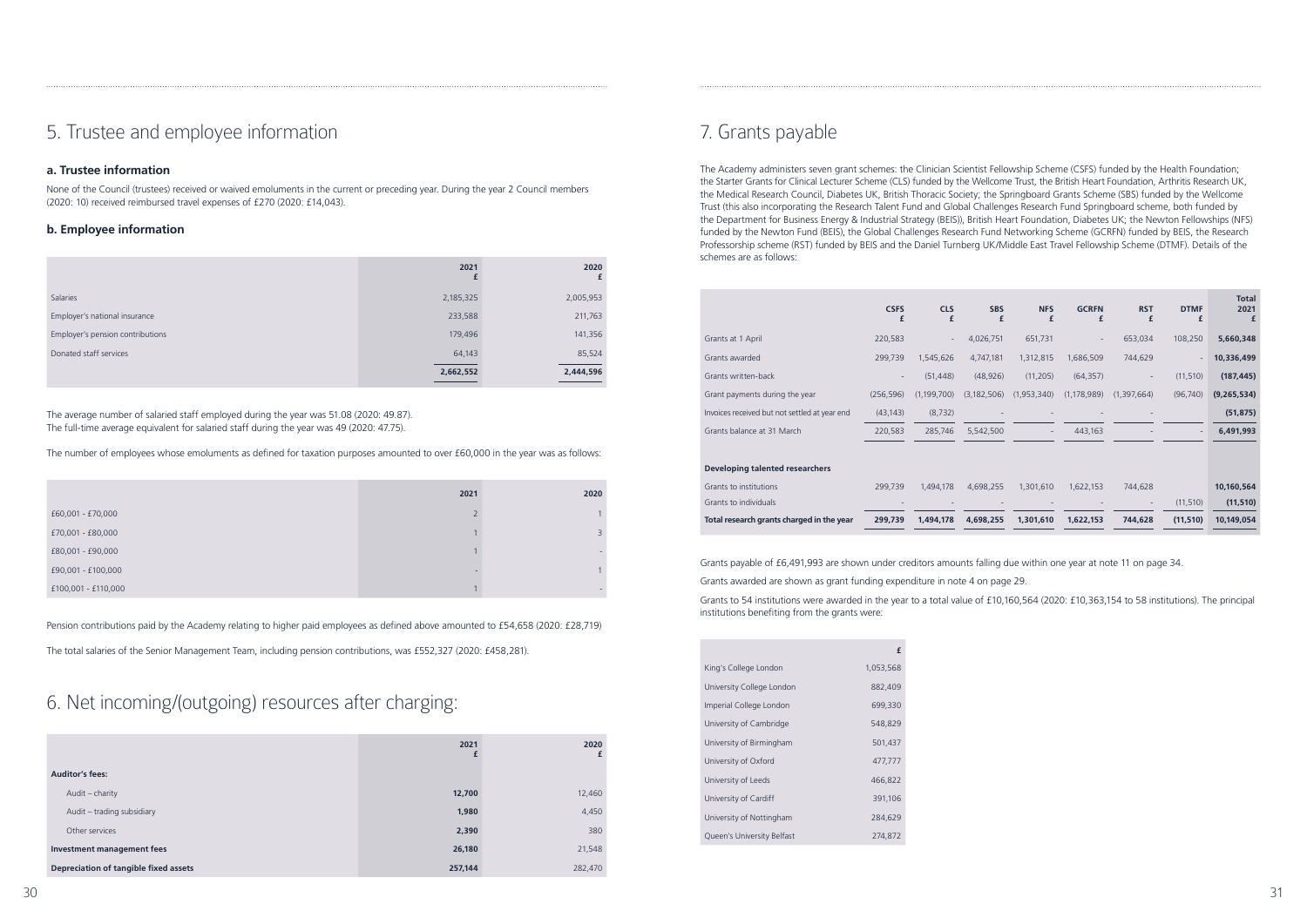|                                    | 2021      | 2020<br>f (restated) |
|------------------------------------|-----------|----------------------|
| At 1 April                         | 1,200,000 | 1,200,000            |
| Transfer from fixed assets         |           |                      |
| Revaluation of investment property |           | $-$                  |
| Fair value at 31 March             | 1,200,000 | 1,200,000            |

| 2021      | 2020<br>£  |
|-----------|------------|
| 3,274,797 | 2,542,007  |
|           | 1,000,000  |
|           | (125, 115) |
| (26, 180) | (21, 639)  |
| 446,267   | (120, 643) |
| 3,694,884 | 3,274,610  |
|           | 187        |
| 3,694,884 | 3,274,797  |
|           |            |

|                                     | 2021      | 2020       |
|-------------------------------------|-----------|------------|
| At 1 April                          | 3,274,797 | 2,542,007  |
| Additions                           |           | 1,000,000  |
| <b>Disposals</b>                    |           | (125, 115) |
| Management fees                     | (26, 180) | (21, 639)  |
| Increase/(decrease) in market value | 446,267   | (120, 643) |
|                                     | 3,694,884 | 3,274,610  |
| Cash held for investment            |           | 187        |
| <b>Market Value at 31 March</b>     | 3,694,884 | 3,274,797  |
| <b>Cost at 31 March</b>             | 2,993,521 | 2,993,521  |
|                                     |           |            |

|                     | Leasehold<br><b>Premises</b><br>£ | <b>Refurbished</b><br><b>Property</b><br>£ | Furniture,<br>fixtures &<br>equipment<br>£ | Computer<br>equipment<br>£ | Computer<br>software<br>£ | <b>Total</b><br>£ |
|---------------------|-----------------------------------|--------------------------------------------|--------------------------------------------|----------------------------|---------------------------|-------------------|
| Cost                |                                   |                                            |                                            |                            |                           |                   |
| At 1 April          | 1,983,607                         | 3,974,596                                  | 496,107                                    | 282,777                    | 22,685                    | 6,759,772         |
| Additions           |                                   |                                            | 12,543                                     |                            |                           | 12,543            |
| <b>Disposals</b>    |                                   |                                            |                                            | (45, 702)                  |                           | (45, 702)         |
|                     | 1,983,607                         | 3,974,596                                  | 508,650                                    | 237,075                    | 22,685                    | 6,726,613         |
| <b>Depreciation</b> |                                   |                                            |                                            |                            |                           |                   |
| At 1 April          | 679,134                           | 1,360,671                                  | 199,760                                    | 254,859                    | 14,090                    | 2,508,514         |
| Charge for the year | 71,481                            | 143,229                                    | 17,500                                     | 19,180                     | 5,754                     | 257,144           |
| <b>Disposals</b>    |                                   |                                            |                                            | (39, 540)                  |                           | (39, 540)         |
|                     | 750,615                           | 1,503,900                                  | 217,260                                    | 234,499                    | 19,844                    | 2,726,118         |
| Net book value      |                                   |                                            |                                            |                            |                           |                   |
| 31 March 2021       | 1,232,992                         | 2,470,696                                  | 291,390                                    | 2,576                      | 2,841                     | 4,000,495         |
| 31 March 2020       | 1,304,473                         | 2,613,925                                  | 296,347                                    | 27,918                     | 8,595                     | 4,251,258         |

Leasehold premises represent the value of the leasehold property at 41 Portland Place as transferred to the Academy from the Novartis Foundation on 31 July 2008.

Refurbished property represents the costs of construction and associated professional fees incurred in the refurbishment of 41 Portland Place between 2009 and 2011.

On 22 April 2014, the Academy completed on a new over-riding lease with the immediate landlords QAS Nominees Ltd that extends the current lease term on 41 Portland Place and 8 Weymouth Mews from 2038 to 2137. The rent payable from 6 July 2038 will be at full market rate rather than at the peppercorn rent paid currently. This means that the capital value will expire in July 2038 and depreciation continues to be calculated on the original lease term. 8 Weymouth Mews is treated as an investment property and details of this can be found under 1g.

Included in furniture, fixtures and equipment are antiques that are held as artefacts for the long term and depreciation, which would be immaterial, has not been charged on them. With regular maintenance their initial carrying value should be maintained and no impairment review is considered necessary

# 8. Tangible fixed assets – Group and Charity

## 9a. Investments - Group

Investments to the value of £381,640 representing the Jean Shanks Memorial and the Sackler endowed funds are held in the Sarasin Endowments Fund (formerly the Alpha CIF for Endowments). Investments to the value of £1,395,862 representing the Daniel Turnberg Memorial Fund are split between the Sarasin Endowments Fund and their Income & Reserves Fund (formerly Alpha CIF for Income & Reserves). Balances held in the General Fund and Restricted funds that have been identified by the Finance Committee as suitable for retention in the medium term, are also split across the Sarasin Endowment and Income & Reserves Funds and were valued at £1,917,381 at 31 March 2021.

Investments of £3,695,884 shown in the Charity only balance sheet include an investment in the Academy of Medical Sciences Trading Limited share capital of £1,000 which is valued at cost.

# 9b. Investment Property – Group and Charity

Investment property comprises 8 Weymouth Mews, London. The last valuation was at 31 March 2020 and was reported on the basis of 'material valuation uncertainty' as per VPS 3 and VPGA 10 of the RICS Red Book Global Standards. As a result of COVID-19, a higher degree of caution was attached to the valuation than would normally be the case, and the valuers recommended the valuation was kept under frequent review. During 2020/21 the tenant entered into a new 5-year lease, which was on a similar basis to their previous lease and following review the valuation has been kept unchanged.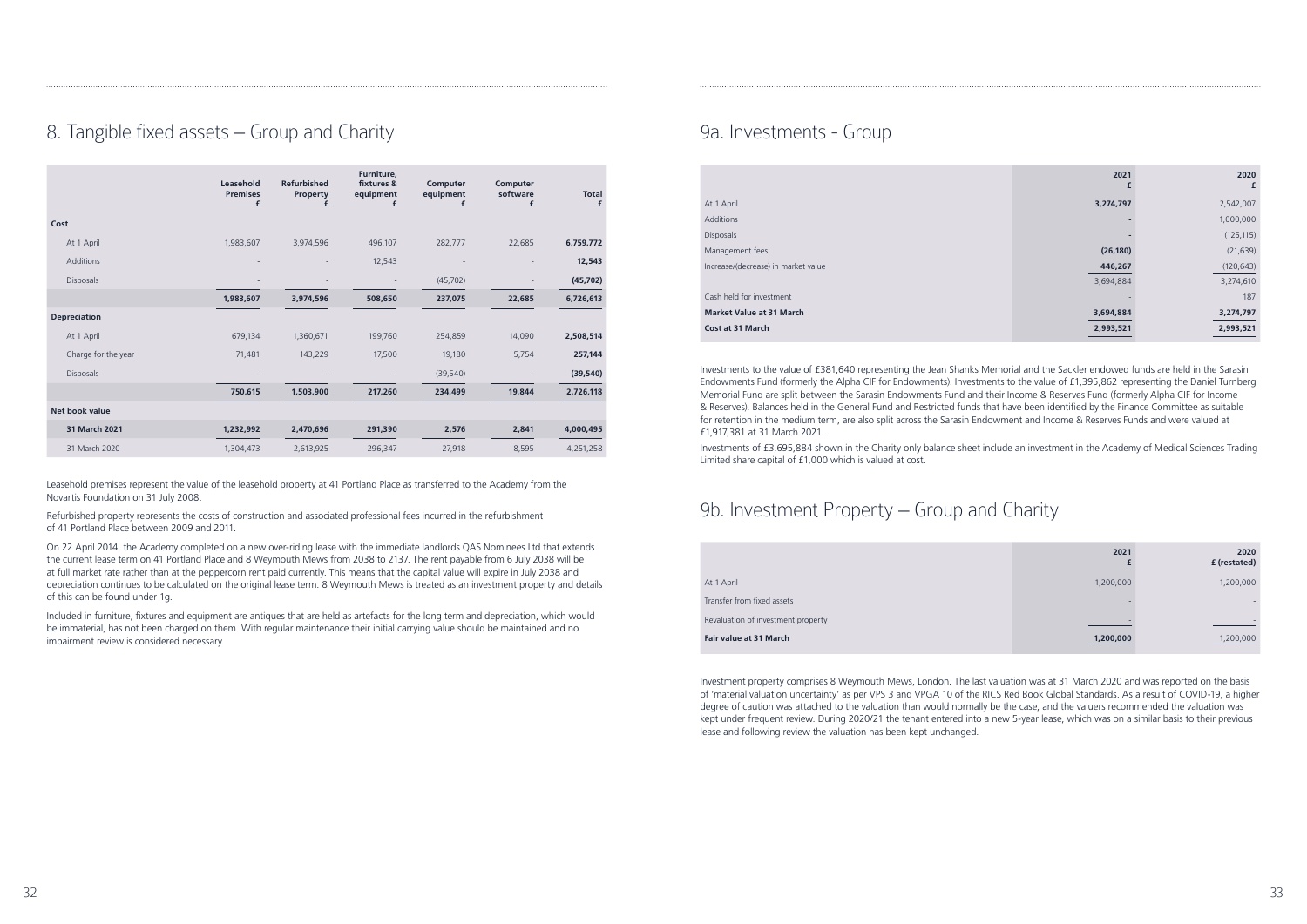| Deferred income brought forward  |
|----------------------------------|
| Less: Amount used in the year    |
| Income deferred within the year: |
| Grants from institutions         |
| Fellows' subscriptions           |
| Rent in advance                  |
| Conferencing deposits            |
| Other                            |
| Deferred income carried forward  |

|                                  | Group<br>2021<br>£ | Charity<br>2021<br>£ | Group<br>2020<br>£ | Charity<br>2020<br>£ |
|----------------------------------|--------------------|----------------------|--------------------|----------------------|
| Deferred income brought forward  | 375,617            | 316,912              | 1,001,269          | 976,079              |
| Less: Amount used in the year    | (145, 907)         | (102, 235)           | (800, 380)         | (775, 190)           |
| Income deferred within the year: |                    |                      |                    |                      |
| Grants from institutions         | 25,674             | 25,674               | 37,500             | 37,500               |
| Fellows' subscriptions           | 3,004              | 3,004                | 2,523              | 2,523                |
| Rent in advance                  |                    |                      | 28,410             | 28,410               |
| Conferencing deposits            | 47,017             |                      | 58,705             |                      |
| Other                            | 184                | 184                  | 47,590             | 47,590               |
| Deferred income carried forward  | 305,589            | 243,539              | 375,617            | 316,912              |

| Amounts falling due within one year: | Group<br>2021<br>£ | <b>Charity</b><br>2021<br>£ | Group<br>2020<br>£ | Charity<br>2020<br>£ |
|--------------------------------------|--------------------|-----------------------------|--------------------|----------------------|
| Grants payable                       | 6,491,993          | 6,491,993                   | 5,660,348          | 5,660,348            |
| Trade creditors                      | 175,111            | 168,254                     | 305,938            | 288,243              |
| Accruals                             | 150,872            | 143,615                     | 81,523             | 79,573               |
| Deferred income                      | 305,589            | 243,539                     | 375,617            | 316,912              |
| Rent deposit                         |                    |                             | 73,941             | 73,941               |
| PAYE/NIC Liability                   | 67,476             | 67,476                      | 61,196             | 61,196               |
| VAT payable                          |                    |                             | 5,780              | 5,780                |
| Other Creditors                      | 11,178             | 11,178                      | 81,873             | 81,873               |
| Corporation Tax                      |                    |                             | 13,548             |                      |
|                                      | 7,202,219          | 7,126,055                   | 6,659,764          | 6,567,866            |
| Amounts falling due beyond one year: |                    |                             |                    |                      |
| <b>Bank loan</b>                     |                    |                             |                    |                      |
| Due within two to five years         |                    |                             |                    |                      |
| Due after five years                 |                    |                             |                    |                      |
|                                      |                    |                             |                    |                      |

| Amounts falling due within one year:         | Group<br>2021<br>£       | Charity<br>2021 | Group<br>2020<br>£ | Charity<br>2020 |
|----------------------------------------------|--------------------------|-----------------|--------------------|-----------------|
| Trade debtors                                | 118,942                  | 118,942         | 170,331            | 134,333         |
| Provision for doubtful debts                 | -                        |                 | (7, 314)           |                 |
| Prepayments                                  | 49,353                   | 49,353          | 39,315             | 39,315          |
| Accrued income                               | 1,714,419                | 1,731,619       | 2,392,174          | 2,392,174       |
| Other debtors                                | 33,078                   | 33,078          | 16,310             | 16,309          |
| VAT receivable                               | 18,650                   | 18,247          | 15,210             |                 |
| Amount due from subsidiary                   | $\overline{\phantom{a}}$ | 428             |                    | 6,481           |
| Amount falling due after more than one year: |                          |                 |                    |                 |
| Loan to subsidiary                           |                          | 100,000         |                    | 100,000         |
|                                              | 1,934,442                | 2,051,668       | 2,626,026          | 2,688,612       |

# 10. Debtors 12. Deferred Income

**The State** 

# 11. Creditors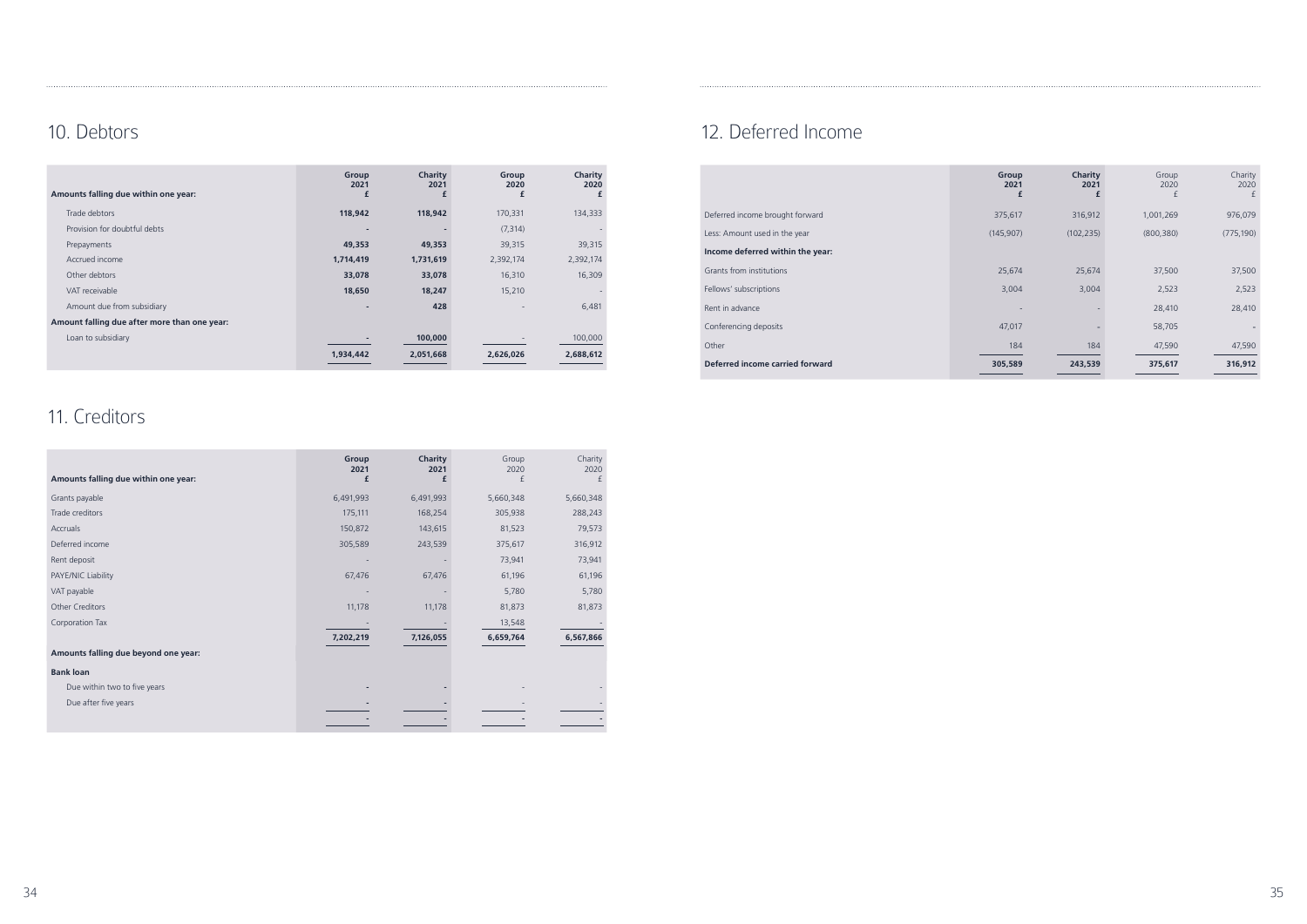|                                   | <b>Balance</b><br>1 April<br>£ | Income<br>£ | <b>Expenditure</b><br>£ | <b>Transfers</b><br>£ | <b>Revaluation</b><br>£ | <b>Balance</b><br>31 March<br>£ |
|-----------------------------------|--------------------------------|-------------|-------------------------|-----------------------|-------------------------|---------------------------------|
| <b>Permanent endowment</b>        |                                |             |                         |                       |                         |                                 |
| The Jean Shanks Memorial Fund     | 245,859                        | 8,542       | (1,963)                 |                       | 52,059                  | 304,497                         |
| The Sackler Fund                  | 75,787                         | 2,847       | (654)                   |                       | 17,353                  | 95,333                          |
| The Daniel Turnberg Memorial Fund | 1,349,534                      | 31,098      | (9,933)                 |                       | 173,239                 | 1,543,938                       |
| <b>Total permanent endowment</b>  | 1,671,180                      | 42,487      | (12, 550)               |                       | 242,651                 | 1,943,769                       |
| <b>Restricted funds</b>           |                                |             |                         |                       |                         |                                 |
| <b>BEIS</b> funding               |                                |             |                         |                       |                         |                                 |
| Newton Fellowships                | 58,416                         | 1,528,594   | (1,464,391)             |                       |                         | 122,619                         |
| Science budget                    |                                | 480,210     | (406, 469)              |                       |                         | 73,741                          |
| <b>FEAM</b>                       |                                | 139,750     | (167, 403)              |                       |                         | (27, 653)                       |
| Research Talent Fund:             |                                | 863,809     | (941, 463)              |                       |                         | (77, 654)                       |
| Springboard scheme                |                                |             |                         |                       |                         |                                 |
| AMS Professorships                |                                | 210,000     | (189, 792)              |                       |                         | 20,208                          |
| FLIER leadership scheme           |                                | 200,000     | (331, 267)              |                       |                         | (131, 267)                      |
| Global Challenges Research Fund:  |                                | 352,238     | (324, 415)              |                       |                         | 27,823                          |
| Workshops                         |                                |             |                         |                       |                         |                                 |
| Springboard scheme                |                                | 351,847     | (847, 204)              |                       |                         | (495, 357)                      |
| Networking scheme                 |                                | 1,025,980   | (993, 754)              |                       |                         | 32,226                          |
| <b>FLAIR Scheme</b>               |                                |             |                         |                       |                         |                                 |
| Other funders to grant schemes    | 763,722                        | 7,238,170   | (6, 815, 400)           |                       |                         | 1,186,492                       |
| Project/meeting contributions     |                                | 66,790      | (38, 417)               |                       |                         | 28,373                          |
| Mentoring & career development    | 831,807                        | 932,594     | (756, 240)              |                       |                         | 1,008,161                       |
| Medical Research Society          | 684,585                        | 18,121      | (4,303)                 |                       | 78,169                  | 776,572                         |
| <b>Restricted Asset Fund</b>      | 2,620,259                      |             | (149, 562)              |                       |                         | 2,470,697                       |
| <b>Total restricted funds</b>     | 4,958,789                      | 13,408,103  | (13, 430, 080)          |                       | 78,169                  | 5,014,982                       |
| <b>Unrestricted funds</b>         |                                |             |                         |                       |                         |                                 |
| General Fund                      | 1,344,803                      | 1,184,738   | (1,039,998)             | 22.198                | 31,188                  | 1,542,929                       |
| <b>Designated funds</b>           |                                |             |                         |                       |                         |                                 |
| <b>Business Fund</b>              | 200,422                        | 8,237       |                         |                       |                         | 208,659                         |
| Asset Fund                        | 2,556,981                      |             | (71, 481)               |                       |                         | 2,485,501                       |
| <b>Building Repair Fund</b>       | 581,010                        | 12,478      | (72,063)                |                       | 50,272                  | 571,697                         |
| Development Fund                  | 829,554                        | 10,918      | (249, 217)              | (22, 198)             | 43,988                  | 613,045                         |
| <b>Total designated funds</b>     | 4,167,967                      | 31,633      | (392, 761)              | (22, 198)             | 94,260                  | 3,878,902                       |
| <b>Total unrestricted funds</b>   | 5,512,770                      | 1,216,371   | (1,432,759)             |                       | 125,448                 | 5,421,831                       |
| <b>Total funds</b>                | 12,142,739                     | 14,666,963  | (14, 875, 389)          |                       | 446,268                 | 12,380,582                      |

# Endowment Funds

### **The Jean Shanks Memorial Fund**

This fund is held in perpetuity to fund an annual Jean Shanks Memorial Lecture. Income arising from the investment of the donation is treated as restricted income.

**Research Talent Fund –** During the year, the Academy received £864,000 of grant funding for Springboard awards, £200,000 towards the FLIER Programme, £160,000 towards career mentoring and £130,000 towards the costs of running the schemes (£50,000 of this relating to the AMS Professorship scheme).

#### **The Sackler Fund**

This fund was donated by The Raymond and Beverly Sackler Foundation to be held in perpetuity to fund an annual lecture and with permission of the Foundation Trustees, the lecture has currently been paused. Income arising from the investment of the donation is treated as restricted income. Expenditure of £654 in the year comprises investment manager fees.

**Networking grant scheme - The Academy was** awarded £830,441 of grant funding and £195,540 contribution for the running of the scheme. Of this £993,754 was expended; £804,949 of which was awarded as grants.

### **The Daniel Turnberg Memorial Fund**

The Academy holds funds as sole trustee of the Daniel Turnberg Memorial Fund set up to foster academic interchange between medical and bioscience researchers in and between the UK and countries in the Middle East by award of travel grants.

# Restricted Funds

### **BEIS Funding**

The Department of Business Energy & Industrial Strategy (BEIS) provides seven grants, disclosed separately as required by the terms of the funding agreements. These are:

**The Newton Fellowships –** details of the grants awarded are shown in note 7 with the Academy's other grant schemes. During the year £1,360.594 of grant funding and £168,000 contribution for the running of the scheme was received. Of this, £1,464,391 was expended; £1,301,610 of which was awarded as grants.

**Science budget –** National Academies allocation – the Academy received £480,000 during the year as part of the Science and Research budget to the National Academies. The grant was expended on the Academy's strategic objectives relating to policy and public dialogue.

#### **Federation of European Academies of Medicine**

**(FEAM) –** BEIS awarded a grant of £139,750 for a 12-month programme of support to FEAM, to be led by the Academy to strengthen FEAM's capacity, this was spent in full.

**Global Challenges Research Fund –** BEIS administers the government fund set up to support cutting-edge research that addresses the challenges faced by developing countries. Funding received under the GCRF in 2020/21 was split into the following grants:

**Workshops –** The Academy was awarded £352,238 to hold policy workshops and £129,884 of this was expended during the year.

**Springboard –** In 2020/21 the Academy was awarded £321,847 for awards and £30,000 towards career mentoring for 4 years to 2021.

#### **Other Funders to grant schemes**

These are organisations, other than BEIS, that fund the Academy's grant schemes as detailed in note 7.

#### **Mentoring and career development programme**

The National Institute for Health Research (NIHR) and the Wellcome Trust fund our mentoring and career development programme with supplementary funding received from BEIS (as detailed above), the Medical Research Council and the National Institute for Social Care and Health Research in Wales.

#### **Policy project/meeting contributions**

Specific donations to support meetings and other activities. Income received during the year includes £25k from the Shanks Foundation.

#### **Medical Research Society**

The Medical Research Society merged with the Academy on 31st October 2011 and the monies transferred on merger have been retained by the Academy to fulfil the charitable objectives of the Society.

#### **Restricted Asset Fund**

This fund represents the assets that were funded by the Capital Appeal in 2009-11.

# Designated Funds

### **Designated Business Fund**

This fund is available to support the trading subsidiary and covers the maximum loan to the company.

# 13. Movement on group funds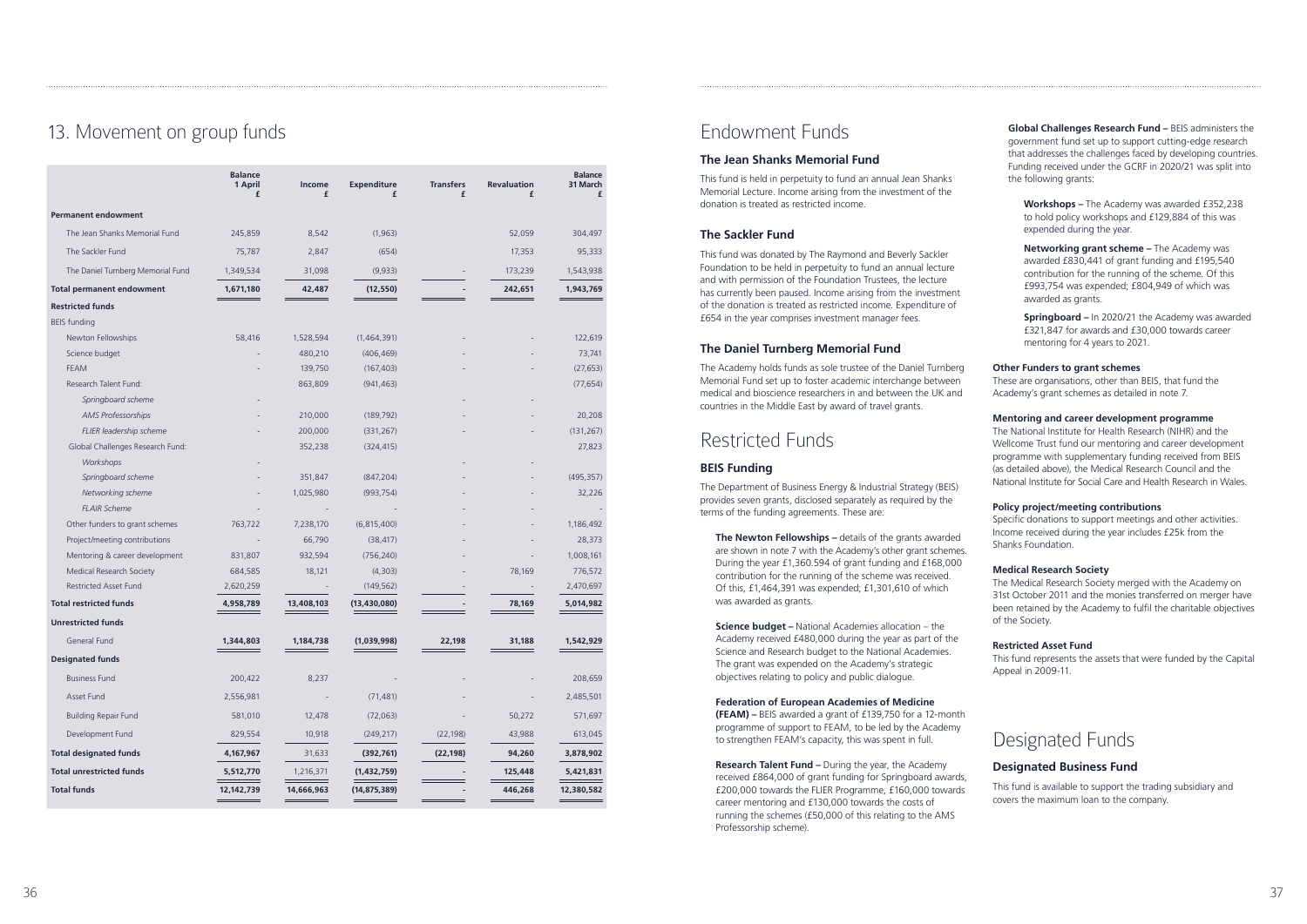|                               | General<br>funds<br>£ | <b>Designated</b><br>funds<br>£ | <b>Restricted</b><br>funds | <b>Permanent</b><br>endowment<br>funds | <b>Total</b>  |
|-------------------------------|-----------------------|---------------------------------|----------------------------|----------------------------------------|---------------|
| Fixed assets                  | 112,269               | 1,417,529                       | 2.470.697                  | $\overline{\phantom{a}}$               | 4,000,495     |
| Investments                   | 519,364               | 1.984.920                       | 613,100                    | 1,777,500                              | 4,894,884     |
| Cash on deposit and at bank   | (711, 780)            | 476,453                         | 8.646.888                  | 337,996                                | 8,749,626     |
| Other net current liabilities | 1,623,077             | $\overline{\phantom{a}}$        | (6, 715, 703)              | (171, 727)                             | (5, 264, 353) |
|                               | 1,542,929             | 3,878,902                       | 5,014,982                  | 1,943,769                              | 12,380,582    |

|                                                                       | General<br>fund<br>£     | <b>Designated</b><br>funds | <b>Restricted</b><br>funds | <b>Restricted</b><br>funds | <b>Total</b> |
|-----------------------------------------------------------------------|--------------------------|----------------------------|----------------------------|----------------------------|--------------|
| Transfer to building repair fund                                      | $\overline{\phantom{a}}$ | -                          | $\overline{\phantom{0}}$   |                            |              |
| Additional support from General Fund to Restricted<br>Funded projects | 22,198                   | 22,198                     | $\overline{\phantom{a}}$   |                            |              |
| Contribution from endowment fund to Restricted funded projects        |                          | -                          | $\overline{\phantom{0}}$   |                            |              |
|                                                                       | 22,198                   | (22, 198)                  | $\overline{\phantom{a}}$   |                            |              |

# 16. Company status and membership

Academy of Medical Sciences is a registered charity, incorporated by Royal Charter on 3 September 2019. At 31 March 2021 there were 1,283 members.

# 17. Subsidiary undertakings

At 30 November 2019 the 1,000 £1 shares held by the Academy of Medical Sciences charitable company in Academy of Medical Sciences Trading Limited were transferred to Academy of Medical Sciences as part of the transfer of assets to the new Royal Charter body. Also on that date, the loan facility of £200,000 set out in the loan agreement of 1 April 2010 was transferred to Academy of Medical Sciences by a Deed of Novation. The debenture of 1 April 2020 securing the loan was transferred via a Deed of Assignment to Academy of Medical Sciences on 30 November 2019. At the balance sheet date £100,000 had been drawn down under the facility.

The Academy charitable company was sole trustee of the Daniel Turnberg Memorial Fund until 30 November 2019. With effect from 1 December the new Royal Charter body Academy of Medical Sciences was appointed the sole trustee and the change in appointment was approved by the Charity Commission under a Scheme dated 20 November 2019. The Commission also approved the linking direction so that Daniel Turnberg Memorial Fund, a separate charity, is treated as part of Academy of Medical Sciences for the purposes of registration and accounting under parts 4 and 8 of the Charities Act 2011. The Daniel Turnberg Memorial Fund is shown as a separate endowed fund of the Academy at Note 13 and income arising from the investment of the fund is shown as restricted income in that note.

On 3 December 2019 the Royal Charter body was made the sole corporate trustee of the Academy of Medical Sciences charitable company, company number 3520281. The company has not traded since 1 December 2019 and was dissolved on 11 May 2021.

## 15. Analysis of group net assets

|                                | General<br>funds<br>£ | <b>Designated</b><br>funds<br>£ | <b>Restricted</b><br>funds<br>£ | Permanent<br>endowment<br>funds<br>£ |
|--------------------------------|-----------------------|---------------------------------|---------------------------------|--------------------------------------|
| Fixed assets                   | 135,826               | 1,495,173                       | 2,620,259                       |                                      |
| Investments                    | 491,947               | 1,896,215                       | 539,235                         | 1,547,400                            |
| Cash on deposit and at bank    | 1,065,001             | 776,579                         | 5,314,214                       | 289,181                              |
| Other net current liabilities  | (347, 971)            |                                 | (3,514,919)                     | (165, 401)                           |
| Liabilities due after one year |                       |                                 | -                               |                                      |
|                                | 1,344,803             | 4,167,967                       | 4,958,789                       | 1,671,180                            |
|                                |                       |                                 |                                 |                                      |

|                                | General<br>funds<br>£ | <b>Designated</b><br>funds<br>£ | <b>Restricted</b><br>funds<br>£ | <b>Permanent</b><br>endowment<br>funds<br>ŧ. | <b>Total</b><br>£ |
|--------------------------------|-----------------------|---------------------------------|---------------------------------|----------------------------------------------|-------------------|
| <b>Fixed assets</b>            | 135,826               | 1,495,173                       | 2,620,259                       | $\overline{\phantom{a}}$                     | 4,251,258         |
| Investments                    | 491,947               | 1,896,215                       | 539,235                         | 1,547,400                                    | 4,474,797         |
| Cash on deposit and at bank    | 1,065,001             | 776,579                         | 5,314,214                       | 289,181                                      | 7,444,975         |
| Other net current liabilities  | (347, 971)            | -                               | (3,514,919)                     | (165, 401)                                   | (4,028,291)       |
| Liabilities due after one year |                       |                                 |                                 |                                              |                   |
|                                | 1,344,803             | 4,167,967                       | 4,958,789                       | 1,671,180                                    | 12,142,739        |

#### **Analysis of group net assets - 2019**

## 14. Transfer between funds

#### **Designated Asset Fund**

This fund comprises the value of the leasehold premises, antiques, and paintings at 41 Portland Place and 8 Weymouth Mews in July 2008 on merger with the Novartis Foundation, less associated depreciation. The costs of the refurbishment of 8 Weymouth Mews are also included in this fund along with the associated bank loan.

#### **Designated Building Repair Fund**

This fund provides for future building repairs and major equipment purchases at 41 Portland Place.

#### **Designated Development Fund**

This fund has been set up from significant unrestricted donations and transfers from the General Fund to be used to expand the Academy's work under its Strategic Plan and to strengthen the operational platform.